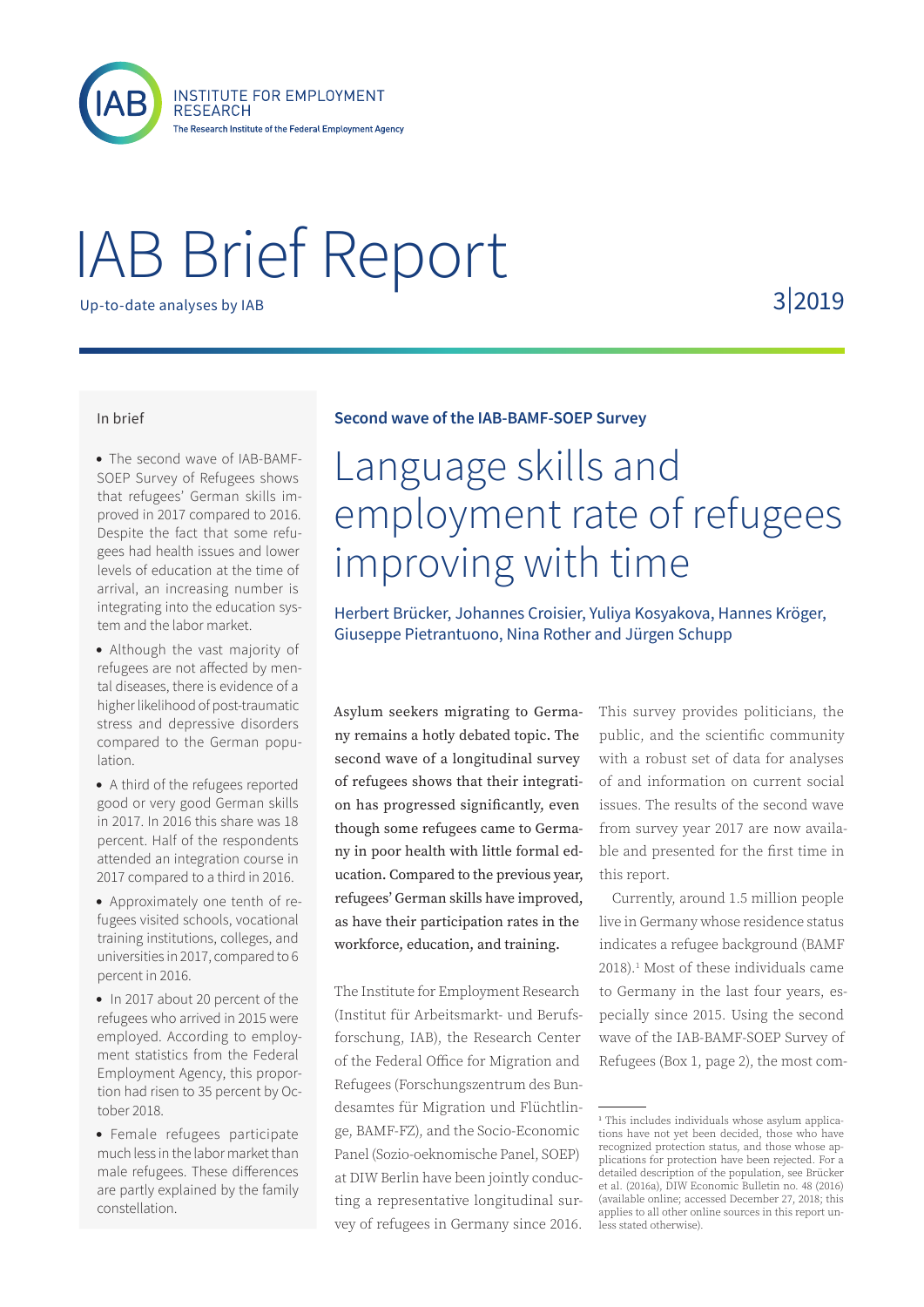prehensive household survey of refugees in Germany, the living conditions of this group and the development of their integration into the economy and society can be analyzed. This report analyzes the family structures and health of refugees as well as investments made in language, education, and integration into the labor market. Unless otherwi-

**T1**

# **Family status of refugees and children in the household, by gender**

As proportion of individuals aged 18 and above, in percent

| Family status and children in the household      | Total          | Men          | Women          |
|--------------------------------------------------|----------------|--------------|----------------|
| Without partner                                  | 44             | 51           | 24             |
| No children                                      | 41             | 50           | 15             |
| With children                                    | 3              | 1            | 9              |
| With toddlers <sup>1)</sup>                      | 1              | 0            | $\overline{2}$ |
| With partner in houshold                         | 36             | 27           | 61             |
| No children                                      | 9              | 8            | 11             |
| With children                                    | 27             | 19           | 50             |
| With toddlers <sup>1)</sup>                      | 15             | 10           | 28             |
| With partner outside the household <sup>2)</sup> | 19             | 21           | 12             |
| No children                                      | 16             | 20           | 5              |
| With children                                    | 3              | 1            | 8              |
| With toddlers <sup>1)</sup>                      | $\mathbf{1}$   | $\Omega$     | 3              |
| Other                                            | $\overline{2}$ | $\mathbf{1}$ | 3              |
| Total                                            | 100            | 100          | 100            |
| Observations                                     | 5,444          | 3,293        | 2,151          |

 $1)$  Toddlers are defined as children under four years of age.

 $2)$  Partner lives abroad or in an other household in Germany.

Note: All results refer to own children living in the household. All results in italics are based on 10 or fewer observations.

Source: IAB-BAMF-SOEP Survey of Refugees 2017, weighted. © IAB

#### **The IAB-BAMF-SOEP Survey of Refugees**

The IAB-BAMF-SOEP Survey of Refugees is a longitudinal study of refugees and their household members who moved to Germany in search of asylum.<sup>1)</sup> The sample was taken from the Central Register of Foreigners. In the first wave, the target population referred to individuals seeking asylum who arrived in Germany between January 1, 2013, and January 31, 2016, and were registered in the Central Register of Foreigners by June 30, 2016. An increase in the 2017 survey will also take into account refugees seeking asylum who arrived by December 31, 2016 and were registered by January 1, 2017. The total sample included 7,430 adults who were surveyed at least once. Of these people, 4,465 participated in the first wave in 2016; 2,630 of these participants were again surveyed in 2017. Additionally, 2,965 people participated in the study for the first time in 2017. Using statistical weighting procedures, representative statements can be made for the individuals seeking asylum who moved to Germany between January 1, 2013, and December 31, 2016, and their household members. This report excludes the data of 217 people who came to Germany before January 1, 2013, or did not come seeking asylum, and are covered in the survey as household members of refugees. For the survey year 2017, a total of 5,544 observations are available for the analyses, and 4,328 for the year 2016.<sup>2)</sup>

2) The weights used in this report are temporary.

se stated, all results refer to the second half of 2017. For comparison purposes, the results of the 2016 respondents – not just the repeat respondents – are included as well.

#### Family structures of refugees

73 percent of adult refugees are male and 27 percent are female. The family structures of female and male refugees differ significantly (see Table T1): at the time of questioning, a good 50 percent of men had no partner while only 24 percent of women had no partner. 12 percent of women and 21 percent of men have a partner who is not living in their household. Women more frequently live with children than men: 67 percent of women live with their children in a household, 33 percent with children aged three or below (toddlers). In contrast, 20 percent of men live with their children in a household, 11 percent with toddlers. Just 17 percent of women and 2 percent of men are single parents. These different family structures are reflected in the different paths female and male refugees take when integrating.

#### Forced migration and health

71 percent of refugees indicate that they fled from war or civil war, 47 percent from political persecution, and 41 percent from forced conscription. Overall, 87 percent of refugees indicate to have fled from war, persecution, or forced conscription.<sup>2</sup> In addition, 56 percent of refugees who were willing to provide this information reported experiencing shipwrecks, violence, sexual abuse, arbitrary imprisonment, and similar traumatic events during their forced migration.3

It is clear that experiencing war, persecution, and violence in one's home country as well as the potentially traumatizing experiences during migration – in addition to bottlenecks in health care in countries of origin and transit and Germany – can have an influence on the mental and physical

<sup>&</sup>lt;sup>1)</sup> The survey is funded by the funds of the budget of the Federal Employment Agency, which is allocated to the research budget of the IAB, and funds from the budget of the Federal Ministry of Education and Research. The Federal Ministry of Labor and Social Affairs has also issued an order to the IAB to carry out analyzes on the basis of the survey, which has partly enabled some of the analyzes in this report. Furthermore, all three participating research institutions contribute to the survey with personnel resources.

<sup>2</sup> More than one answer is possible as multiple factors can influence the decision to migrate.

<sup>3</sup> Around 30 percent of refugees did not want to answer this question. It can thus be assumed that this group is affected disproportionately high by traumatic events during migration.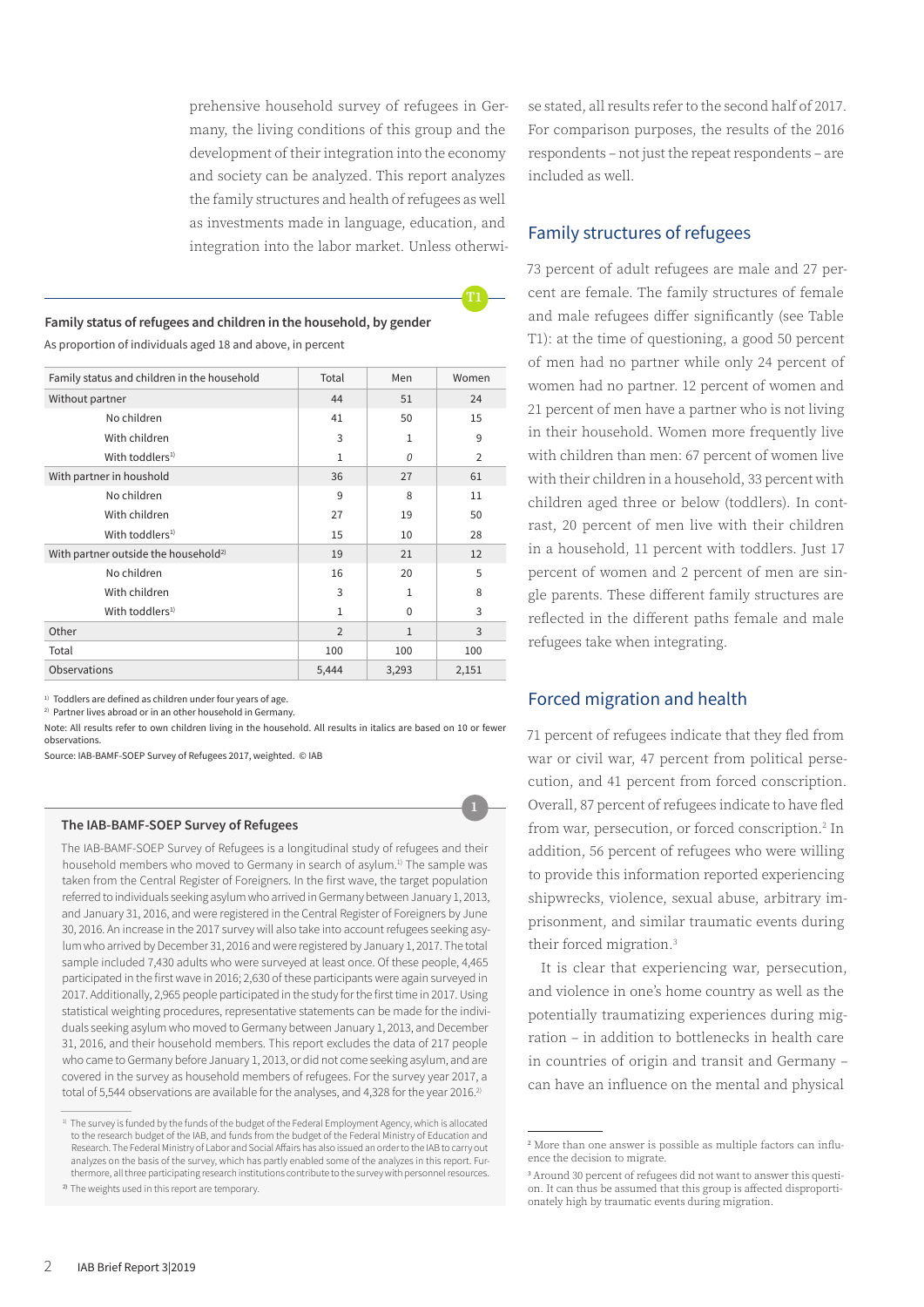health of refugees. These factors can influence their chances of successfully integrating and participating in daily life in Germany in many ways.

# Physical health risks for women increase with age

The smallest differences between refugees and the average population in Germany are found in physical health (Box 2). However, health risks increase with age: male refugees report better physical health up until age 34 and a slightly worse state of health at a higher age. The physical health of female refugees, excluding the youngest age group, is worse than that of the female comparison groups in the average population (Table T2).

# Higher risk of mental illnesses and post-traumatic stress disorder

Refugees are at a higher risk of developing mental illnesses than the average population: their selfreported psychological well-being is lower in all age groups. There is a significant difference between the sexes: female refugees, like women in the national average, are characterized by having poorer psychological well-being than men. Refugee women who are 35 years or older are also significantly worse off than in the comparable female group in the population on average; the differences correspond to up to 50 percent of a standard deviation. With exception of the youngest age group, the differences are significant.

There is a similar pattern in depression-related symptoms: in addition to the differences between women and men, we see that these symptoms increase significantly with age. Therefore, overall, the psychological well-being of the refugees in the older cohorts is lower and their depression-related symptoms stronger. A comparable trend is not present in the total population.

The risk of post-traumatic stress disorder (PTSD) also increases with age for refugees. This age-related increase in risk is significantly higher for women than men. While around 35 to 40 percent of refugees in the younger age groups are at risk, this proportion rises to well over 50 percent in the older age groups. Female refugees aged 35 and older are particularly vulnerable (Table T2).

**Health indicators**1) **of refugees and the general population in Germany, by gender and age groups**

**T2**

**2**

|                                                                                   | Refugees |        |        | Population average |  |  |  |
|-----------------------------------------------------------------------------------|----------|--------|--------|--------------------|--|--|--|
|                                                                                   | Men      | Women  | Men    | Women              |  |  |  |
| Physical well-being <sup>2)</sup> (normalized index PCS, 50 = population average) |          |        |        |                    |  |  |  |
| Age 18-24                                                                         | 59       | 56 *   | 56     | 55                 |  |  |  |
| Age 25-34                                                                         | 57       | $53*$  | 55     | 54                 |  |  |  |
| Age 35-44                                                                         | 51       | 50     | 52     | 52                 |  |  |  |
| Age 45-54                                                                         | 49       | 45     | 49     | 48                 |  |  |  |
| Observations                                                                      | 1,452    | 798    | 10,967 | 12,971             |  |  |  |
| Mental well-being <sup>2)</sup> (normalized index PCS, 50 = population average)   |          |        |        |                    |  |  |  |
| Age 18-24                                                                         | 48 *     | 46     | 52     | 48                 |  |  |  |
| Age 25-34                                                                         | 48 *     | 46 *   | 52     | 49                 |  |  |  |
| Age 35-44                                                                         | $47*$    | $43*$  | 51     | 49                 |  |  |  |
| Age 45-54                                                                         | $47*$    | $42*$  | 52     | 50                 |  |  |  |
| Observations                                                                      | 1,452    | 798    | 10,967 | 12,971             |  |  |  |
| Depressive symptoms <sup>2)</sup> (sumscore of PHQ-4)                             |          |        |        |                    |  |  |  |
| Age 18-24                                                                         | $2,8*$   | 3,6    | 2,0    | 2,7                |  |  |  |
| Age 25-34                                                                         | $3,1*$   | $3,3*$ | 2,2    | 2,3                |  |  |  |
| Age 35-44                                                                         | $3,2*$   | $4,2*$ | 2,1    | 2,4                |  |  |  |
| Age 45-54                                                                         | $4,0*$   | $4,9*$ | 2,2    | 2,5                |  |  |  |
| Observations                                                                      | 1,454    | 782    | 11,096 | 13,181             |  |  |  |
| Risk of post-traumatic stress disorder <sup>3)</sup> (in percent)                 |          |        |        |                    |  |  |  |
| Age 18-24                                                                         | 35       | 41     |        |                    |  |  |  |
| Age 25-34                                                                         | 32       | 42     |        |                    |  |  |  |
| Age 35-44                                                                         | 38       | 56     |        |                    |  |  |  |
| Age 45-54                                                                         | 47       | 69     |        |                    |  |  |  |
| Observations                                                                      | 1,435    | 791    |        |                    |  |  |  |

<sup>1)</sup> The health indicators are described in Box 2. <sup>2)</sup> The results are from 2016. <sup>3)</sup> Risk refers to individuals with a posttraumatic stress index value of over 11. The results are from 2017. Note: \* indicates that the values for the refugees are statistically significantly different (5% level) from the popu-

lation average.

Source: IAB-BAMF-SOEP Survey of Refugees 2016 and 2017, weighted. © IAB

#### **Health indicators**

The analysis uses the following health indicators based on self-reported assessments and symptoms.

• Based on a questionnaire with health indicators, a sum scale was formed for physical well-being (PCS, coded from 11 to 77) and for mental well-being (MCS, coded from 6 to 73). The scales are standardized in such a way that a higher value corresponds to a higher sense of well-being and 50 to the average value in the German population. Ten points on the scale correspond to one standard deviation (Andersen et al. 2007).

• In addition, a short four-part questionnaire (PHQ-4) on symptoms of depressive disorders and anxiety was used to form a sum index scaled from 0 to 12. The higher the value, the more symptoms were reported (Löwe et al. 2010).

• The Refugee-Health-Screener (RHS-15) (Hollifield et al. 2013), which measures the degree of emotional stress on a scale from 0 to 52, was used for a more precise assessment of psychological stress, with a higher value indicating higher stress. Based on clinical validation studies, a threshold value of 11 indicates that an individual is so emotionally stressed that post-traumatic stress disorder is possible in the long term (Hollifield et al. 2016).

Most health indicators were only collected from the first respondents and the indicator for post-traumatic stress disorder was collected from repeat respondents in 2017. For reasons of comparability, all health indicators reported here are only for the 2,447 refugees who participated in both the first wave in 2016 and the repeat survey in 2017. As a comparison, the values for the average population in Germany in 2016, which were collected by SOEP in the same way as for refugees, were used.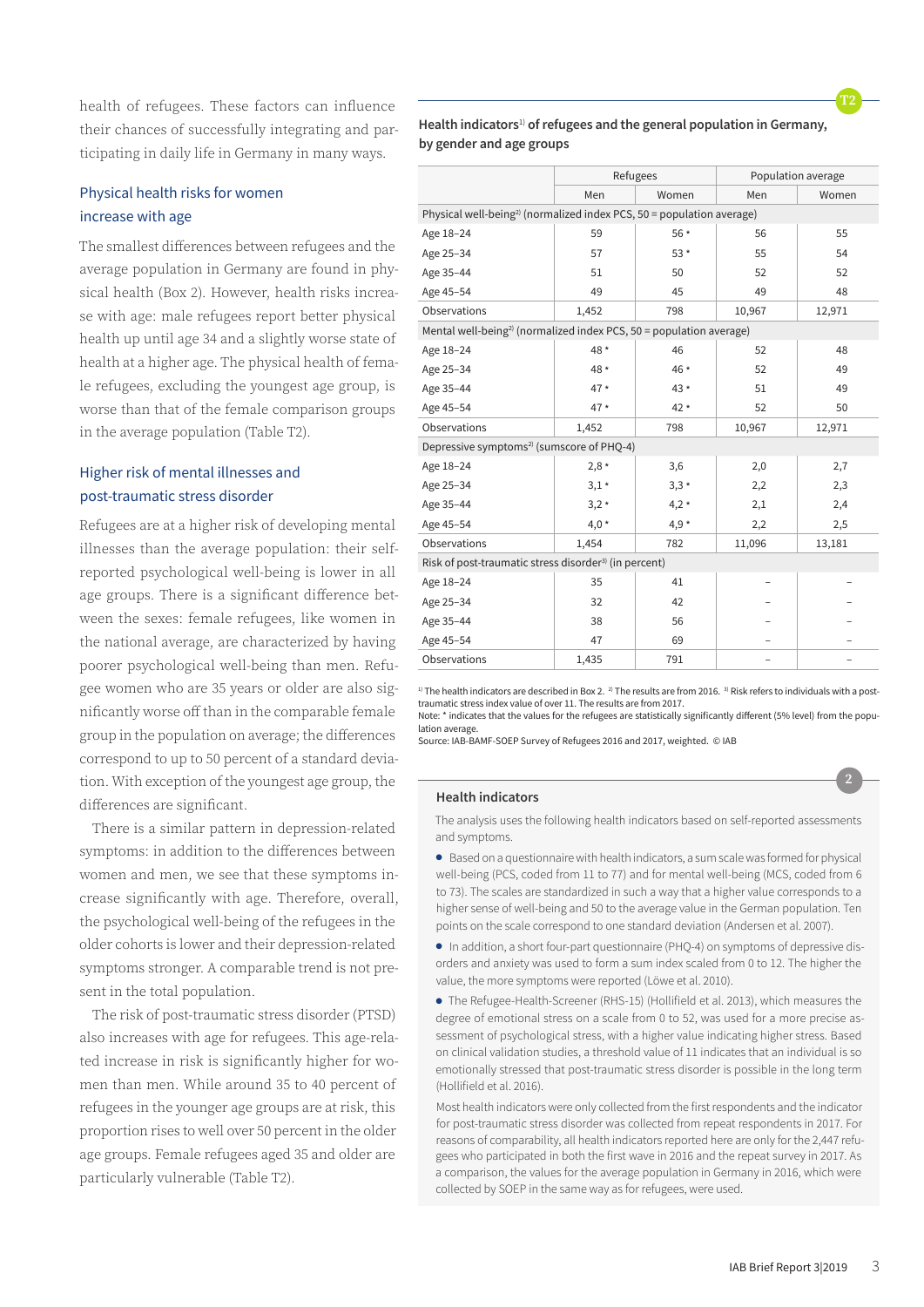# Health risks depend on country of origin and experiences during forced migration

Refugees' mental and physical states vary according to their country of origin (Table T3). Refugees from Afghanistan, Syria, and Iraq have the highest risk of developing PTSD and symptoms of depression. In contrast, refugees from Eritrea and Somalia have a lower-than-average risk.

Refugees who experienced one or more negative events that may cause trauma or psychological distress while coming to Germany have higher risks of developing PTSD and depressive symptoms, especially if they experienced multiple negative events. The same applies for refugees who did not want to answer this section of the survey, possibly due to traumatic experiences.

#### German language skills

Possessing German language skills is key to successfully integrating into the labor market and education system and participating in all areas of social life. Only a small share of refugees had a strong command of German at the time they arrived in Germany, and the large linguistic distance between German and the native languages of many refugees makes learning the language difficult. Additionally, the educational background of refugees

is quite varied: a large share attended secondary or at least middle school, others only elementary school or no school at all, and another share does not understand the Latin alphabet or even their native language's alphabet (Scheible 2018).

# Participation in integration courses and other language courses increasing

Helping refugees learn German is of central importance. Almost 75 percent of all respondents surveyed in 2017 participated in or completed at least one language training measure. 50 percent of the refugees surveyed in 2017 had participated or completed<sup>4</sup> an integration course,<sup>5</sup> the most important state-sponsored program for refugee language training (in 2016: 33 percent). A further 9 percent of respondents had participated in or completed an advanced language course that also teaches practical work-related vocabulary (Table T4, page 5).

These courses include the ESF-BAMF language course (funding period: 2014–2020, last course star-

<sup>5</sup> Integration courses are available for all immigrants regardless of why they came to Germany and comprise 600 (general integration course), 900 (special course), or 400 (intensive course) class hours in their language section, depending on the course. In addition, there is an orientation course with a further 100 class hours, which teaches refugees about the German legal system, culture, and history. If the language test is not passed, there is the possibility to repeat 300 class hours and take the test again.



|                            | Well-beeing<br>Normalized index (50 = population average) |       |       | Depressive symptoms <sup>2)</sup><br>Sum index (PHQ-4) |       | Risk of PTBS <sup>3)</sup><br>in percent |       |       |  |
|----------------------------|-----------------------------------------------------------|-------|-------|--------------------------------------------------------|-------|------------------------------------------|-------|-------|--|
|                            | Physical <sup>2)</sup>                                    |       |       | Mental <sup>2)</sup>                                   |       |                                          |       |       |  |
|                            | Men                                                       | Women | Men   | Women                                                  | Men   | Women                                    | Men   | Women |  |
| Country of origin          |                                                           |       |       |                                                        |       |                                          |       |       |  |
| Afghanistan                | 57                                                        | 49    | 46    | 43                                                     | 3.7   | 4.2                                      | 59    | 59    |  |
| Syria                      | 56                                                        | 52    | 48    | 46                                                     | 3.0   | 3.2                                      | 31    | 44    |  |
| Iraq                       | 55                                                        | 50    | 50    | 45                                                     | 2.5   | 3.7                                      | 32    | 37    |  |
| Eritrea. Somalia           | 58                                                        | 55    | 53    | 51                                                     | 1.9   | 2.2                                      | 20    | 31    |  |
| Total                      | 56                                                        | 51    | 48    | 45                                                     | 3.1   | 3.9                                      | 35    | 50    |  |
| Negative flight experience |                                                           |       |       |                                                        |       |                                          |       |       |  |
| None                       | 57                                                        | 51    | 49    | 45                                                     | 2.8   | 3.7                                      | 22    | 45    |  |
| One                        | 56                                                        | 51    | 48    | 46                                                     | 3.1   | 3.4                                      | 44    | 43    |  |
| More than one              | 57                                                        | 48    | 46    | 43                                                     | 3.6   | 4.1                                      | 41    | 62    |  |
| Refusal                    | 55                                                        | 51    | 48    | 45                                                     | 2.9   | 4.1                                      | 38    | 54    |  |
| Observations               | 1,452                                                     | 798   | 1,452 | 798                                                    | 1,454 | 782                                      | 1,435 | 791   |  |
| Survey year                | 2016                                                      | 2016  | 2016  | 2016                                                   | 2016  | 2016                                     | 2017  | 2017  |  |

#### **Health indicators**1) **of refugees, by country of origin and forced migration experiences**

<sup>1)</sup> The health indicators are described in Box 2.

2) The results are from 2016.

 $3)$  PTSD = post-traumatic stress disorder. Risk refers to individuals with a post-traumatic stress index value of over 11.

Source: IAB-BAMF-SOEP Survey of Refugees 2016 and 2017, weighted. © IAB

<sup>4</sup> A course counts as "completed" if the respondent reports that they participated in the course and indicated the course's end date.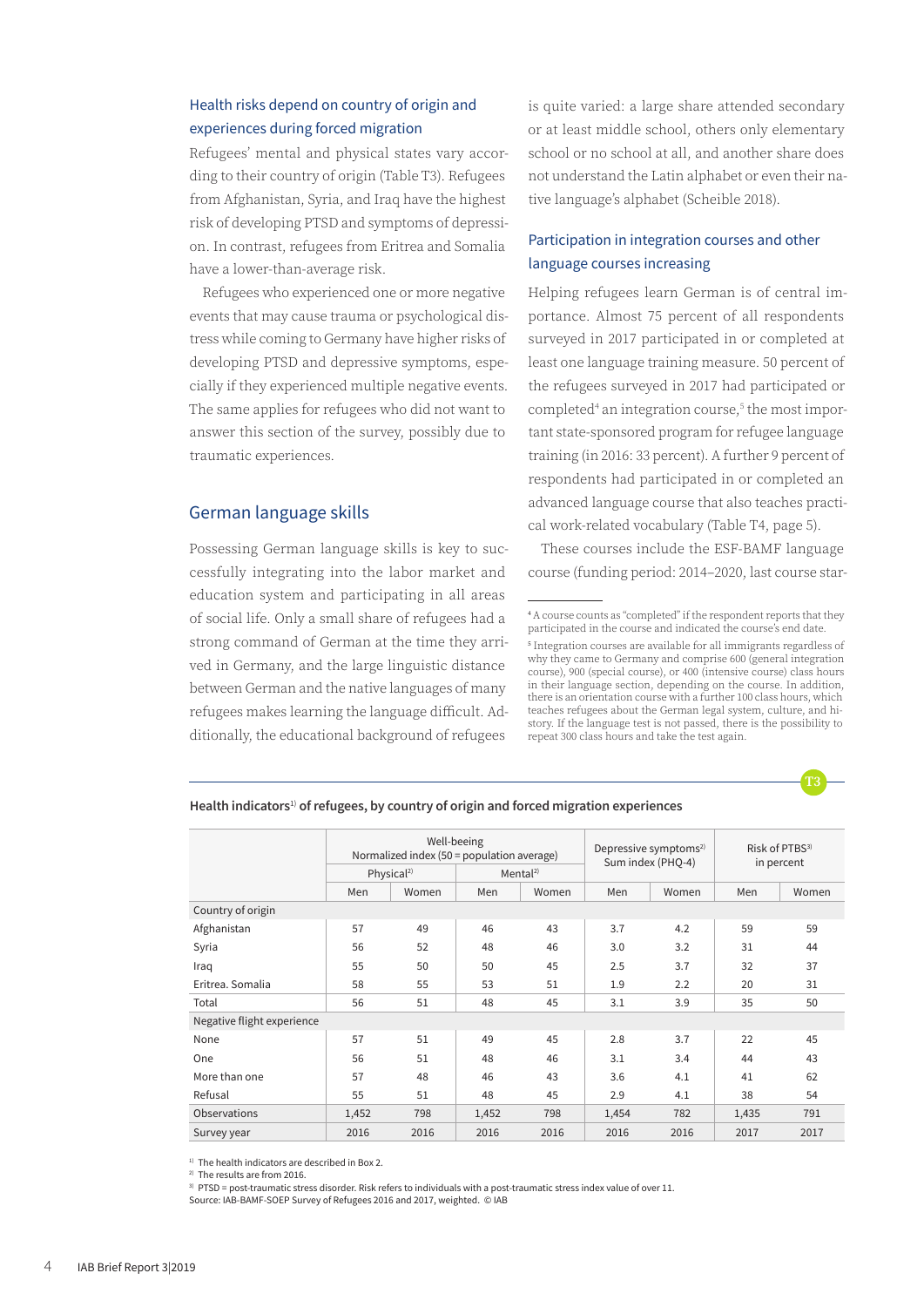ted in 2017) and the "vocational language courses", which have been financed since 2016 by the Federal Ministry of Labour and Social Affairs (BMAS). 12 percent of the 2017 respondents had participated in or completed programs of the Federal Employment Agency (BA) with occupation-specific language support ("KompAS"<sup>6</sup>, "Perspektiven für Flüchtlinge" (Perspectives for Refugees), "Perspektiven für jugendliche Flüchtlinge" (Perspectives for Adolescent Refugees), and "Perspektiven für weibliche Flüchtlinge" (Perspectives for Female Refugees), or the BA introductory course according to § 421 SGB III). In addition to these nationwide programs, the federal states, local authorities, welfare organizations, volunteers, and other private actors offer numerous language promotion programs which vary greatly in terms of quality, scope, and objective. In 2017 the participation and graduate rate in these other programs was about 51 percent.

Generally, the share of refugees who have participated in or completed a language course increases the longer they have been in Germany. An exception to this are those who moved before 2014 and are unlikely to have benefited from the later broad expansion of language programs.

Residence status also plays an important role: at the time of the 2017 survey, 60 percent of refugees with recognized protection status, 34 percent with exceptional leave to remain, and 32 percent of refugees whose final status was still being determined<sup>7</sup> had participated in an integration course.

# German language skills have significantly improved since the 2016 survey

Over 90 percent of refugees had no German language knowledge when they arrived in Germany (Brücker et al. 2016a). Since then, we observe a steady increase in language competence.

In the IAB-BAMF-SOEP Survey, the refugees' German skills were rated on a five-point scale of "not at all" to "very good" in three areas, speaking, reading, and writing. The ratings are based on the refugees' self-assessment, but there is a close correlation between this self-assessment and the interviewer's assessment of how well the survey could be conducted in German.8 There was an improvement in language skills in all three areas between the 2016 and 2017 surveys. In the 2017 survey, 31 percent of respondents estimated their speaking skills to be "very good" or "good" (2016: 15 percent). 37 and 33 percent of respondents rated their reading and writing skills, respectively, as "very good" or "good."

The longer a refugee has been in Germany, the better their language skills become: in 2017, 17 percent of refugees who moved to Germany in 2016, (Table T4), 33 percent of those who arrived in 2015, and 48 percent of those who came in 2014 identified their German skills as very good or good. A slightly lower number of those who moved in 2013 consider themselves to have strong German skills

**Refugee participation in language courses and language proficiency, by year of arrival**

Proportion of refugees suryeved in 2017, in percent

| Year of arrival | Integration course | ESF-BAMF-course/<br>occupational language<br>course | BA-program with<br>language support <sup>1)</sup> | Other German courses | Good or very good<br>language proficiency <sup>2)</sup> |
|-----------------|--------------------|-----------------------------------------------------|---------------------------------------------------|----------------------|---------------------------------------------------------|
| 2013            | 46                 | 15                                                  |                                                   | 63                   | 36                                                      |
| 2014            | 60                 | 14                                                  | 19                                                | 54                   | 48                                                      |
| 2015            | 50                 | 8                                                   | 12                                                | 51                   | 33                                                      |
| 2016            | 40                 |                                                     |                                                   | 42                   | 17                                                      |
| All             | 50                 | 9                                                   | 12                                                | 51                   | 33                                                      |
| Observations    | 5,413              | 5,327                                               | 5,444                                             | 5,409                | 5,443                                                   |

1) This includes participation in an introductory German-language course offered by the BA (according to § 421 SGB III) as well as other BA language programs, the "Perspektiven für Flüchtlinge" measure (BA), "Perspektiven für jugendliche Flüchtlinge" (BA), "Perspektiven für weibliche Flüchtlinge," (BA) or "KompAS" (BA and BAMF).

 $2)$  Rounded average for all three dimensions (speaking, reading, writing).

Source: IAB-BAMF-SOEP Survey of Refugees 2017, weighted. © IAB

 $\degree$  "KompAS" is offered jointly by the BA and the BAMF. Here, the integration course of the BAMF is coupled with activation measures of the BA.

<sup>7</sup> Only asylum seekers from countries with good prospects of staying (Syria, Iraq, Iran, Eritrea, and Somalia) are eligible to attend an integration course.

<sup>8</sup> Cronbach's alpha, a measure of correlation that measures the internal consistency of a scale, has a value of 0.74.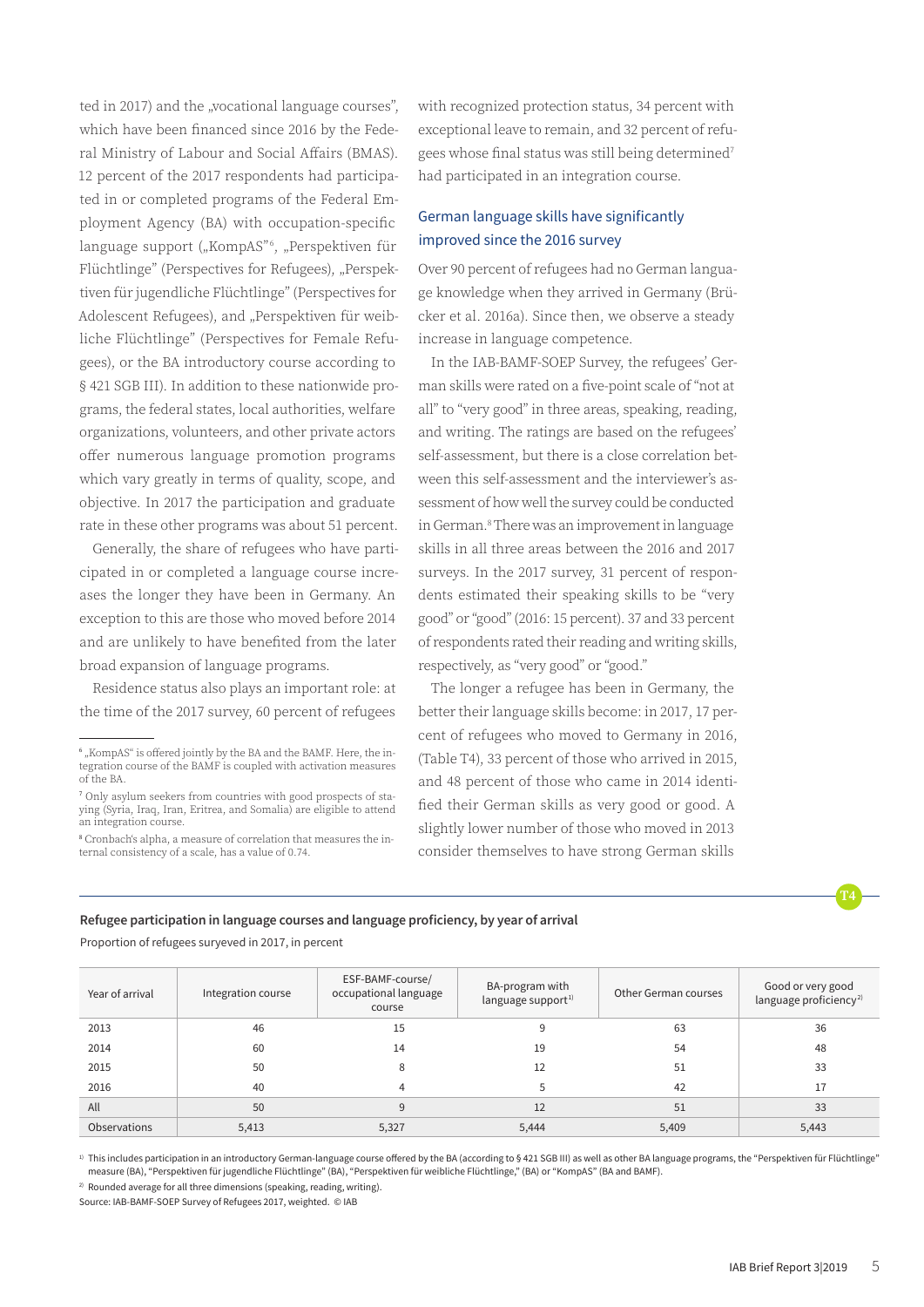(36 percent), which could be due to the fact that this cohort participated less in language courses than those who moved in 2014. In-depth analyses show that language competence increases with participation in language courses – the most important factor for acquiring language skills (Brücker et al. 2019).

# Language competence increases with course participation

For the following analyses, the dimensions of linguistic competence were combined into a sum index scaled from 0 to 12.9 As figure F1 shows, 61 percent of those who have completed an integration course and 71 percent of those who have completed the ESF-BAMF language program report very good or good German language skills (Figure F1).

**F1**

**F2**

#### **Good or very good language proficiency of refugees, by course participation**



<sup>1)</sup> This includes participation in an introductory German-language course offered by the BA (according to § 421 SGB III) as well as other BA language programs, the "Perspektiven für Flüchtlinge" measure (BA), "Perspektiven für jugendliche Flüchtlinge" (BA), "Perspektiven für weibliche Flüchtlinge," (BA) or "KompAS" (BA and BAMF).

Source: IAB-BAMF-SOEP Survey of Refugees 2017, weighted © IAB

#### **Good or very good language proficiency of refugees, by gender and children in the household**

Proportion of refugees suryeved in 2017, in percent



 $1)$  Only individuals with at least one child in the household whose age is known.

<sup>2)</sup> Toddlers are defined as children under four years of age.

Source: IAB-BAMF-SOEP Survey of Refugees 2017, weighted. © IAB

Graduates of BA language programs report similarly high values. These are slightly lower for graduates of other language programs. In contrast, only 16 percent of respondents who did not take part in any language program reported very good or good knowledge of German.

# Refugees with children have poorer language skills

While a total of 44 percent of male refugees have very good or good German language skills, this only applies to 26 percent of female refugees (Figure F2). However, the difference between childless refugees is much smaller: here, 41 percent of women and 48 percent of men have very good or good German language skills. On average, lower proportions of refugees with children, especially toddlers, have very good or good German language skills; this applies particularly to female refugees.

# Course participation as the most important factor in the acquisition of language skills

Multivariate estimations confirm the descriptive findings. Table T5 (page 7) shows the results for the estimation of two models: On the one hand, for a model in which the first and second waves were pooled, and, on the other hand, for a model with individual fixed effects. The second model allows controlling for time-constant unobservable individual differences. In this case, correlations are only identified by temporal changes. We carried out the estimations in both ways, in each case for women and men together and separately. The dependent variable is the sum index for all three dimensions of language competence as described above.

The results of the pooled model show that women's German language skills are significantly lower than that of men. The same holds true for respondents with toddlers in the household compared to childless individuals.10 At the same time, all

<sup>9</sup> The sum index summarizes the linguistic self-assessment of the refugee over all three areas speaking, reading and writing and can take values between 0 and 12. Five categories ("not at all" to "very good") were formed on the basis of this sum index. The category "not at all" corresponds to an index value of 0, the category "very good" to an index value of 10 to 12.

<sup>&</sup>lt;sup>10</sup> In models with fixed effects, we controlled for the presence and the age of children. However, the results are difficult to interpret because they can only be identified in a few cases where this status changed between the two survey waves. We therefore refrained from reporting them here.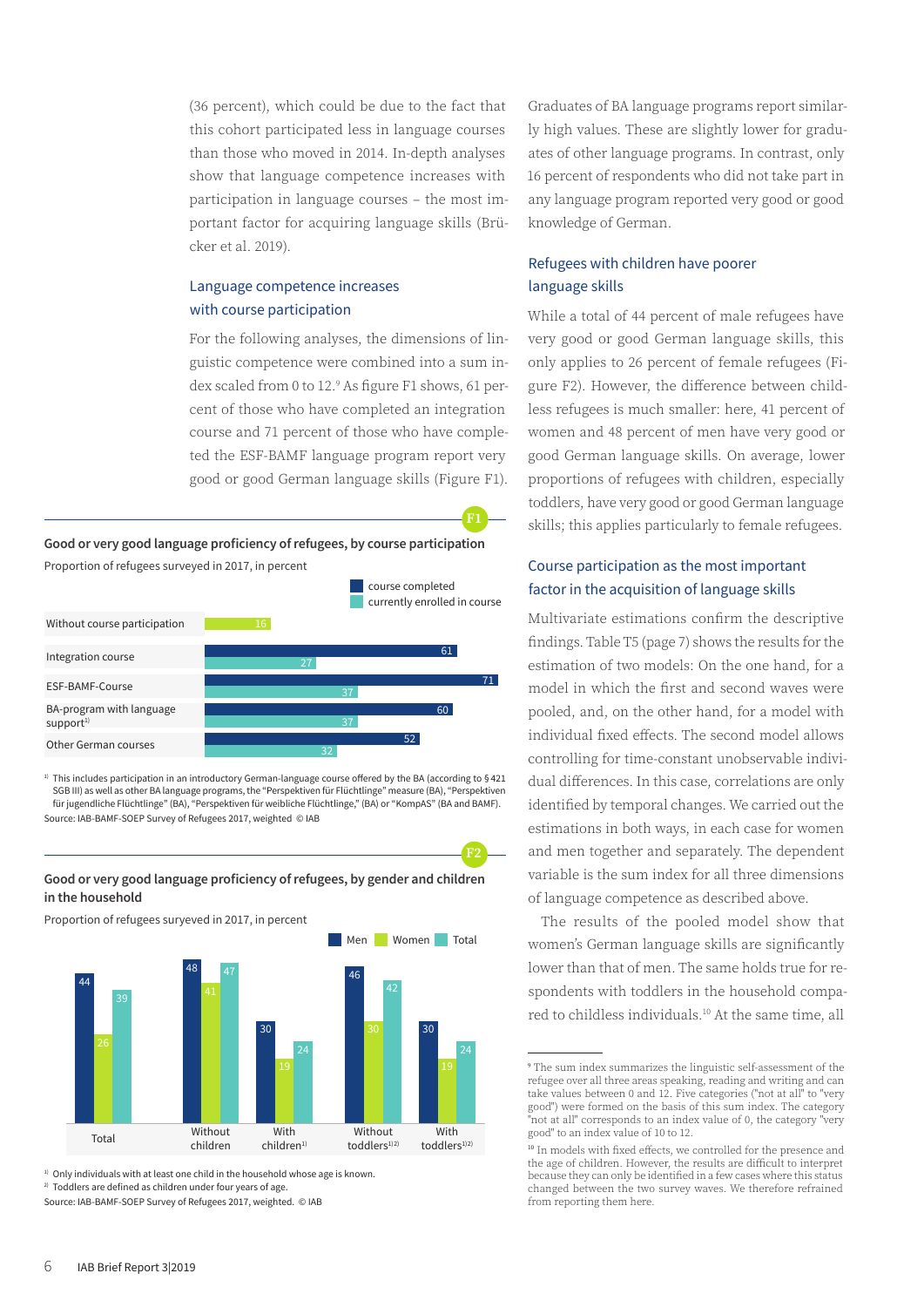estimates show that completion and participation in language courses are significantly and positively correlated with German language competence. In the pooled model, the sum index for German language skills increases by 1.8 points for language course graduates and by 1.5 points on the scale from 0 to 12 for current course participants. In the fixed effects model, language skills increase by 0.7 points for course graduates and by 0.8 for course participants. Context factors such as employment (in the pooled model) and social contact with Germans are also significantly and positively correlated with language skills. However, it must be noted that in this case causality might be reversed, i.e. that respondents with a better knowledge of German are more likely to be employed or engage in social contacts with Germans.

Finally, the separate estimations for women and men indicate that women benefit from participating in language courses more than men. However, the results of the pooled regressions point out that children in the household – especially toddlers – constitute an obstacle to acquiring German

language skills for women, but not for men. This may be due to the limited opportunities to participate in language courses, the lack of childcare facilities, and readiness to use them (Brücker et al. 2017). Moreover, unlike fathers, mothers with toddlers are not legally obliged to take part in language courses.

## Education and training

At the time of their arrival in Germany, refugees had a very heterogeneous educational background and, on average, were less educated than the average population in Germany.<sup>11</sup> At the time of migration, 42 percent of refugees had attended secondary or other schools, usually with a practical vocational orientation, and 36 percent had graduated. In contrast, 32 percent of the German population on average had a university entrance qualification and 8 percent had completed a polytechnic secondary

|                                                                                       | Pooled model |           |            | Fixed effects model |           |           |  |
|---------------------------------------------------------------------------------------|--------------|-----------|------------|---------------------|-----------|-----------|--|
|                                                                                       | Total        | Men       | Women      | Total               | Men       | Women     |  |
| Female                                                                                | $-0.29***$   |           |            |                     |           |           |  |
| Children in the household <sup>1)</sup> (reference: No children in the household)     |              |           |            |                     |           |           |  |
| with children (0-3 years) in the household                                            | $-0.59***$   | $-0.12$   | $-1.23***$ |                     |           |           |  |
| with children (4-17 years) in the household                                           | $-0.07$      | 0.14      | $-0.49***$ |                     |           |           |  |
| Participation in a German language course <sup>2)</sup> (reference: No participation) |              |           |            |                     |           |           |  |
| currently enrolled in course                                                          | $1.52***$    | $1.14***$ | $1.74***$  | $0.76***$           | $0.67***$ | $0.88***$ |  |
| course completed                                                                      | $1.84***$    | $1.54***$ | $1.92***$  | $0.74***$           | $0.59***$ | $0.97***$ |  |
| Employed                                                                              | $0.40***$    | $0.38***$ | $0.41*$    | 0.09                | 0.06      | 0.05      |  |
| Contact to Germans                                                                    | $0.27***$    | $0.22***$ | $0.34***$  | $0.13***$           | $0.13***$ | $0.15***$ |  |
| Constant                                                                              | $3.25***$    | $4.22***$ | $2.29***$  | $1.64***$           | $1.66***$ | $1.48***$ |  |
| <b>Observations</b>                                                                   | 4,169        | 2,684     | 1,485      | 4,169               | 2,684     | 1,485     |  |
| Adjusted R <sup>2</sup>                                                               | 0.51         | 0.48      | 0.53       | 0.31                | 0.33      | 0.28      |  |

#### **Effects of selected characteristics of refugees on their German language proficiency**

Note: \*\*\*, \*\*, \*: significant on the 1-, 5-, and 10-percent level. Both models take only repeatedly interviewed individuals into account.

**Dependent variable:** Self-assessed German proficiency (as Index summarizing the skills in speaking, reading, and writing, scaled from 1-12) at the time of survey.

 $^{\rm 1)}$  We considered only own children living in the same household with known age. The fixed effects model controls for children in the household; we did not report the coefficiants as there are only a few cases in which the child status changes over the two waves.

 $^{2)}$  This includes participating at a integration course (BAMF), ESF-BAMF-Course meant to teach occupational German skills, an introductory German-language course offered by the BA (according to § 421 SGB III), the "Perspektiven für Flüchtlinge" measure (BA), "Perspektiven für jugendliche Flüchtlinge" (BA), "Perspektiven für weibliche Flüchtlinge," (BA) or "KompAS" (BA and BAMF).

Pooled model: Linear regression model; standard errors clustered on the individual level. Additional controls: survey year, residency (in month), residency squared, age at arrival, squared age at arrival, satisfaction with own health, illiteracy, German language proficiency before arrival, federal state, private accomodation, status of the asylum process, educational attainment, "Zeichen-Zahlen-Test", participation at the "Zeichen-Zahlen-Test", nationality.

Example: Employed refugees have on average – holding all other factors constant – a 0.4 points higher index score than unemployed refugees.

Fixed effects model: Standard errors clustered on the individual level. Additional controls: Residency (in month), residency squared, satisfaction with own health, private accomodation, children in the household.

Example: The completion of a German language course leads on average – holding all other factors constant – to an index increase of 0.74 points. Source: IAB-BAMF-SOEP Survey of Refugees 2016 and 2017. © IAB

**T5**

<sup>&</sup>lt;sup>11</sup> The following results are based on the refugees surveyed in 2017. For an analysis of those surveyed in 2016, cf. Brücker et al. 2017.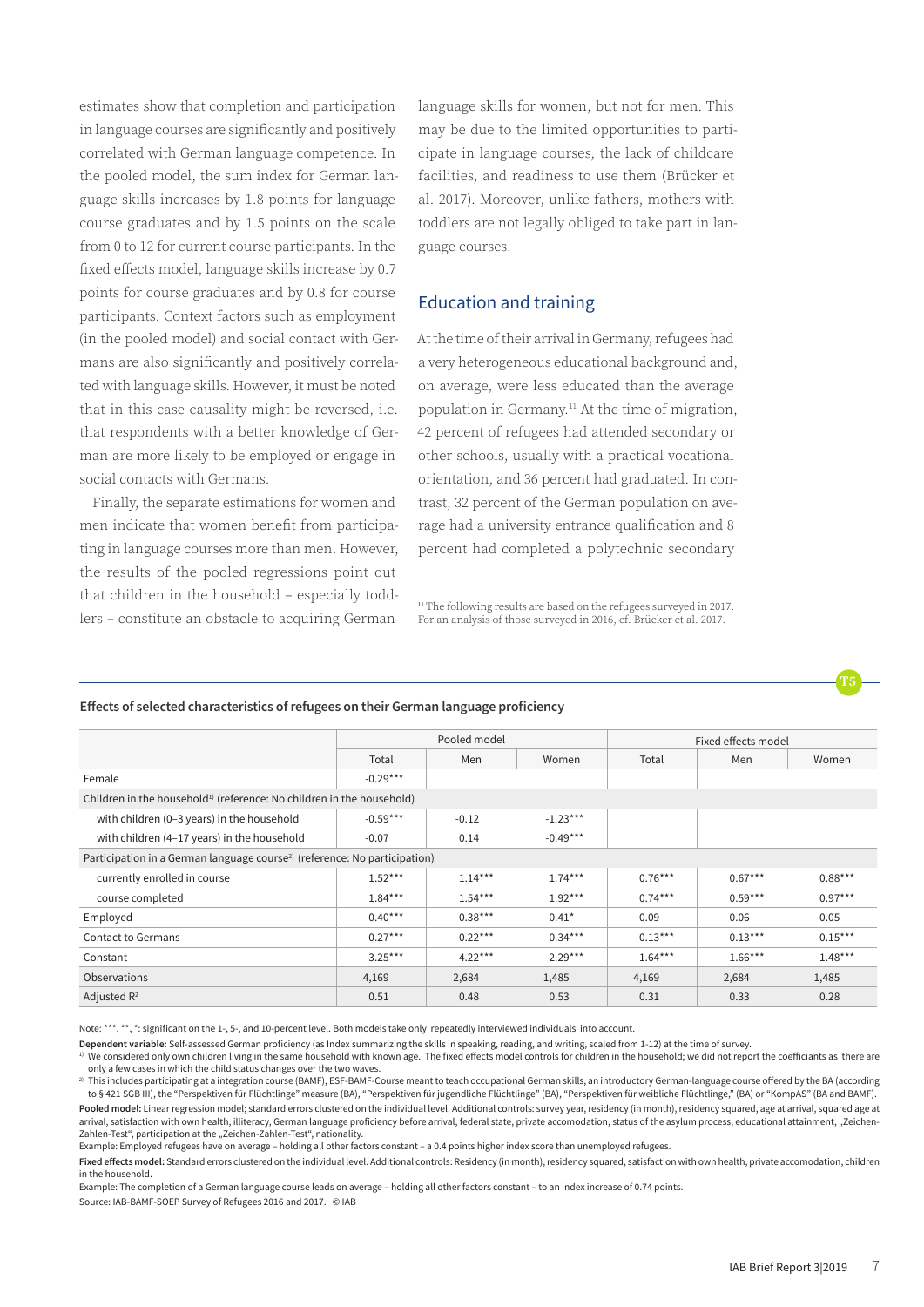school (Statistisches Bundesamt 2018). A further 32 percent of refugees had completed middle school, comparable to the German Hauptschulen and Realschulen, while 55 percent of the German population on average had completed Hauptschulen, Realschulen, or a comparable school.

The gap between the average population in Germany and refugees is most pronounced in vocational training: 8 percent of refugees have attended a vocational training institution and 5 percent have completed their training. 17 percent attended university and 11 percent completed their studies. By contrast, the national average in 2017 was 59 percent with vocational qualifications and a further 18 percent with higher education or university degrees.

A large share of refugees have educational aspirations: 44 percent of those surveyed definitely will acquire or are likely to aspire to acquire a general school leaving certificate in Germany while 68 percent hope to complete vocational training or university studies.

At the time of the survey in the second half of 2017, 10 percent of the refugees who had moved to Germany since 2013 had attended school, begun vocational training or university, or had already completed their studies (Figure F3). This represents an increase of 4 percentage points in refugees' educational participation compared to the 2016 survey.



Proportion of individuals aged 18 and above, in percent



Note: There are only four observations of women enrolled in an university (of applied sciences). As the proportion is less than 1 percent, it is not reported.

Source: IAB-BAMF-SOEP Survey of Refugees 2017, weighted. © IAB

Vocational training, in which 5 percent of refugees participate, is the most frequent choice, with only 1 percent attending a university, college, or an advanced vocational training program and 2 percent receiving a general education. There is a clear gap in the participation rates of men and women in education: in 2017, 11 percent and 5 percent of male and female refugees, respectively, were attending an educational institution.

Similar to participation in language programs, the difference in educational participation between the sexes depends strongly on the presences of minor children in the household (Figure F4, page 9).

Overall, around a fifth of refugees who indicated they wished to attend an educational institution in Germany in 2016 had made that wish a reality by 2017. The relatively low proportion is partly due to insufficient language skills and a lack of general or vocational education and training.

#### Employment

**F3**

Compared to the first wave of the survey, the employment rates of refugees in Germany has increased significantly: in the second half of 2016, 9 percent of refugees who moved to Germany since 2013 had gainful employment on average; in the second half of 2017, it was 21 percent. The employment rate<sup>12</sup> increases with the length of residency.

The survey results are consistent with the information from the employment statistics of the Federal Employment Agency (Bundesagentur für Arbeit, BA): in these statistics, a good indicator for the employment rate<sup>13</sup> of refugees who have arrived in Germany since 2015 is the ratio of employment growth to population growth of nationals from the eight most important countries of origin of asylum seekers. Surveyed between December 31, 2014 and July 31, 2017, this share was 20 percent. This corresponds to the employment rate in the 2017 survey for the refugees who came in 2015. As of October 31, 2018, this figure had risen to 35 percent, so the increase in employment continued even after the end of the survey.

<sup>&</sup>lt;sup>12</sup> Here, the employment rate is defined as the ratio of all employees and the self-employed to the population aged 18-64.

<sup>&</sup>lt;sup>13</sup> Here, the employment rate is defined as the ratio of employees to the working-age population.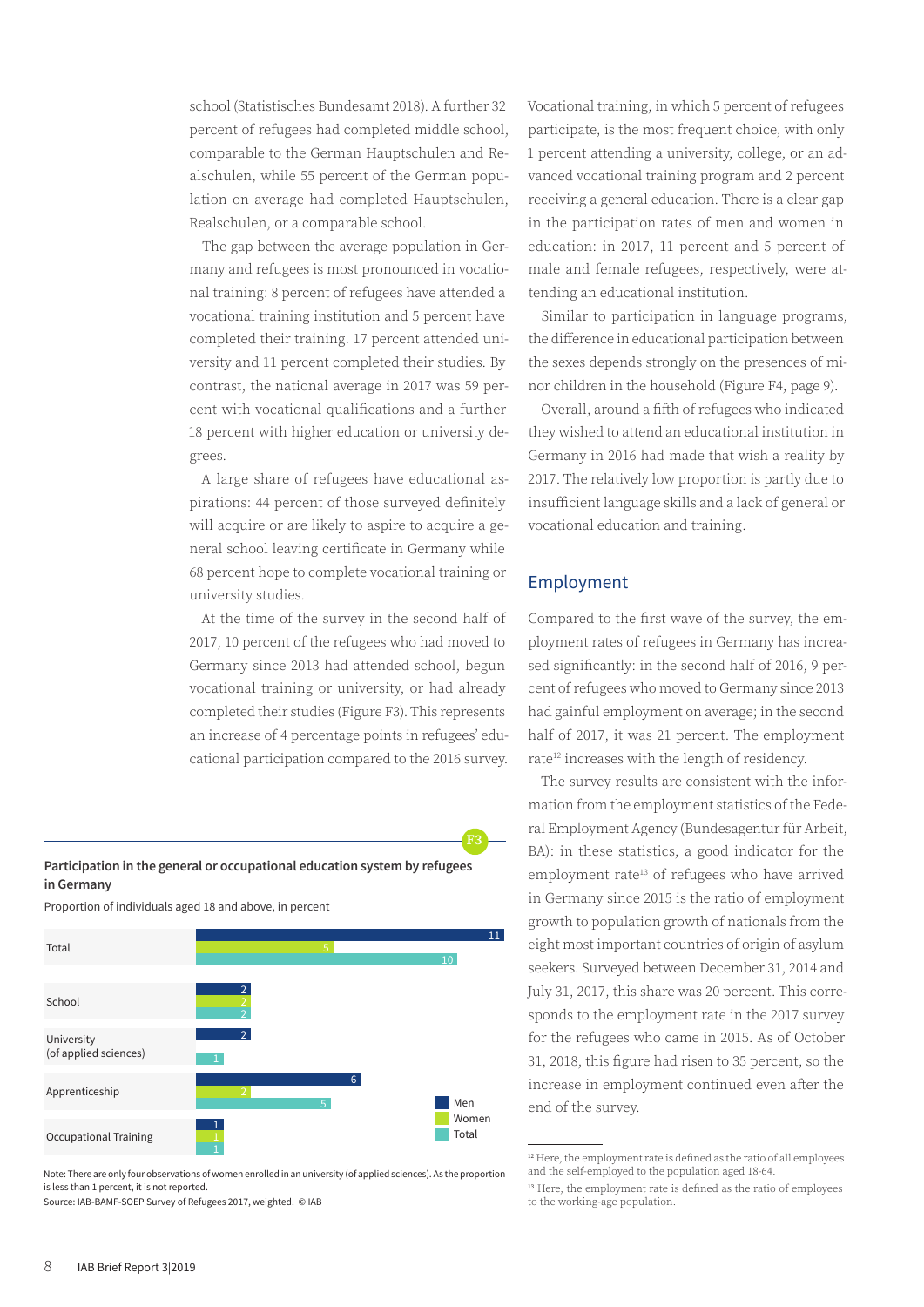#### Significant gap to average earnings in Germany

In 2017, the average monthly gross earnings of refugees employed full time was a good 1,600 euros, which corresponds to about 55 percent of the average earnings of all full-time employees. As a significant share of refugees work part time or are completing internships or training, the average gross monthly income of all employed refugees amounts to just under 1,000 euros (Figure F6).

#### Jobs more often found via personal networks

Personal connections play an important role in finding a job: 43 percent of refugees who had been employed at least once in 2017 found their first job in Germany through family members, friends, or acquaintances; 27 percent through the job center or employment agencies; and 9 percent via the internet and newspapers.

The second wave of the survey involved questions about the structure of these personal networks: 22 percent of those who first started working in 2017 had found the job through German friends and acquaintances, 15 percent through friends and acquaintances in their own ethnic group or other migrants, and 3 percent through family members. Thus, personal relationships with Germans play a somewhat larger role than contacts within a refugees' cultural or ethnic networks.

# Job structures of refugees are different pre- and post-arrival in Germany

75 percent of male refugees and 37 percent of female refugees had previous work experience before they came to Germany. Men and women with work experience had been employed ten and 11 years on average, respectively.

A change in the occupational position of refugees compared to their home country can be observed as they enter the German labor market (Table T6, page 10). Although the proportion of white-collar workers has remained unchanged at one-third, the proportion of blue-collar workers has risen by 10 percentage points, while the proportion of self-employed has fallen to 3 percent from a good third. The proportion of employees in management positions has also fallen sharply.

Before moving to Germany, 15 percent of the refugees with work experience performed unskilled

#### **Participation in the general or occupational education system by refugees in Germany, by gender and children in household**

Proportion of indivduals aged 18 and above, in percent



<sup>1)</sup> Only individuals who live in the same household with children whose age is known. 2) Toddlers are defined as children under four of age.

Source: IAB-BAMF-SOEP Survey of Refugees 2017, weighted. © IAB

#### **Average employment rate of refugees, by year of arrival**

Proportion of refugees surveyed in 2017, in percent



<sup>1)</sup> Average employment rate of refugees at the time of the survey in the 2nd half of 2017. Note: All individuals between 18 and 65 in full time, part time, marginal, or irregular employment or are doing an apprenticeship are defined as being employed (including self-employed). Source: IAB-BAMF-SOEP Survey of Refugees 2017, weighted. © IAB

# **F6**

**F5**

**F4**

#### **Monthly gross income of refugees, total and for full-time employees, by year of arrival**

Median monthly gross income, in euros



Note: Only individuals aged between 18 and 65. Respondents with a gross income of zero and newly arrived in 2016 (due to small sample size) were not included.

Source: IAB-BAMF-SOEP Survey of Refugees 2017, weighted. © IAB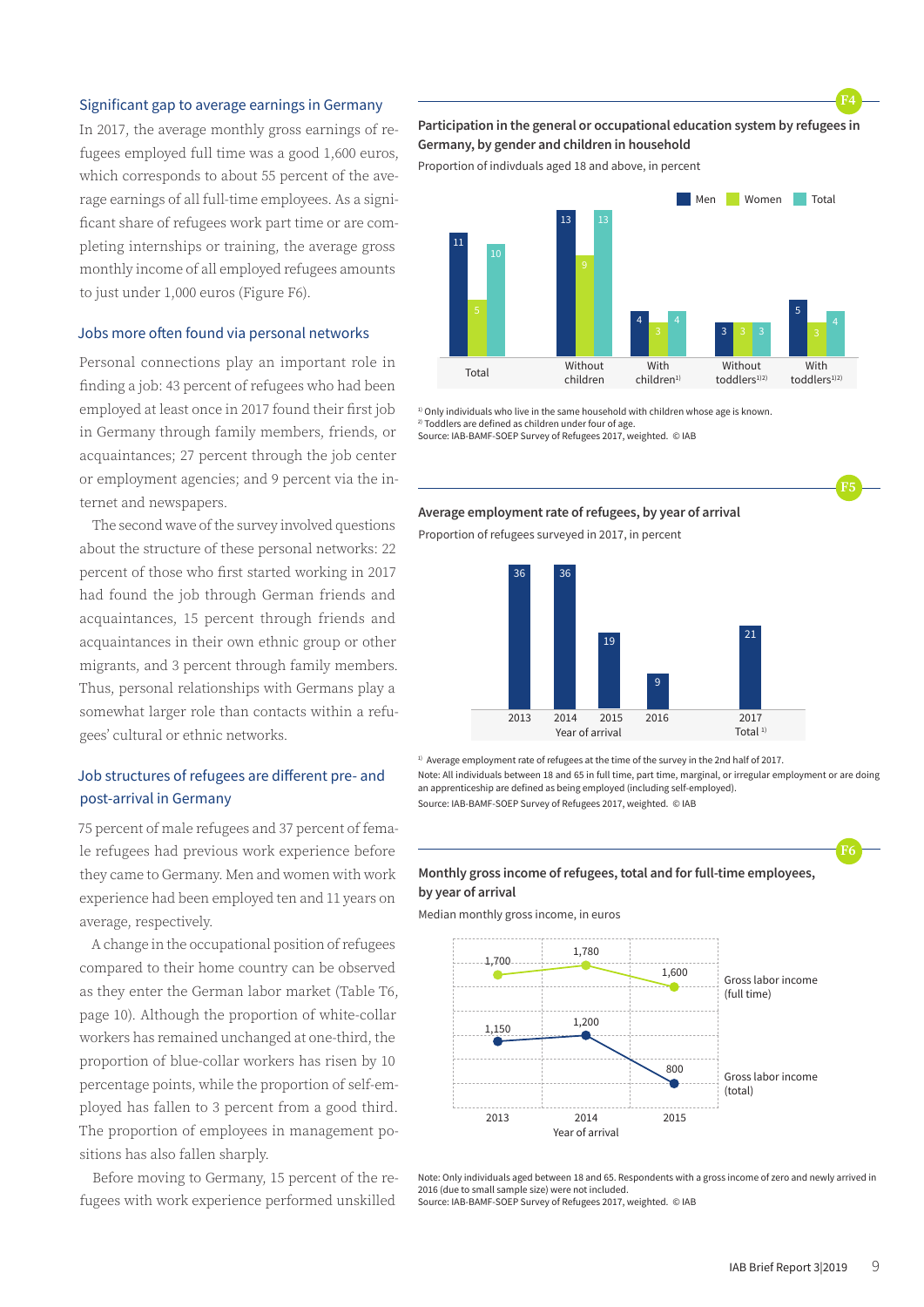or semi-skilled activities; in Germany, the figure was 47 percent. Two-thirds of refugees previously worked jobs where they performed specialist activities, and one-fifth complex specialist activities or highly complex activities. In comparison, half performed specialist activities and 5 percent complex specialist or highly complex activities after arriving in Germany.14

<sup>14</sup> For the definitions of the requirement levels for various jobs, see Bundesagentur für Arbeit – Statistik (2018).

**F7**



Proportion of individuals aged between 18 and 65, in percent



Note: Existing qualifications were determined using the ISCED Classification (2011). Qualifications required for positions were determined using the KldB Classification of Occupations (2010). Source: IAB-BAMF-SOEP Survey of Refugees 2017, weighted. © IAB

# High employment rates below and above formal qualification level

Based on the refugees' responses regarding their educational background, vocational training, professions, and jobs, it can be determined if a job's qualifications match the qualifications of the refugees. The qualifications were based on the International Standard Classification of Education (ISCED) of the OECD, and the qualification requirements for the activities performed were based on the German Classification of Occupations 2010 (Klassifikation der Berufe, KldB) of the IAB and the BA. According to these classifications, 31 percent of refugees are overqualified for their jobs, 25 percent are working jobs for which they are not formally qualified, and 44 percent have jobs that match their qualifications (Figure F7). Qualifications acquired through professional experience can thus be put to good use.

Refugees with expert and specialist qualifications are disproportionally affected by skill-downgrading in their current employment, while 50 percent of the skilled workers (Fachkräfte) have jobs that fit their qualifications. Half of the refugees who have no formal vocational training and are qualified to perform unskilled or semi-skilled activities are employed in a job with specialist re-



#### **Occupational position and skill level of refugees before arrival in Germany, by gender**

Proportion of individuals aged between 18 and 65, in percent

|                                           | Prior to arrival |                          |                          | In Germany     |                |       |  |
|-------------------------------------------|------------------|--------------------------|--------------------------|----------------|----------------|-------|--|
|                                           | Total            | Men                      | Women                    | Total          | Men            | Women |  |
| Occupational position                     |                  |                          |                          |                |                |       |  |
| Blue-collar workers                       | 30               | 33                       | 18                       | 40             | 42             | 21    |  |
| White-collar workers                      | 33               | 29                       | 50                       | 35             | 34             | 45    |  |
| With supervisory status                   | 10               | 9                        | 11                       | $\mathbf{1}$   | 1              | 2     |  |
| Self-employed                             | 33               | 35                       | 25                       | 3              | 3              | 3     |  |
| Civil-servants and public employees       | 3                | 3                        | 6                        | 5              | 5              | 14    |  |
| Apprenticeships and interns <sup>1)</sup> | -                | $\overline{\phantom{a}}$ | $\overline{\phantom{0}}$ | 17             | 17             | 18    |  |
| Observations                              | 1,575            | 1,238                    | 337                      | 731            | 637            | 94    |  |
| Skill level                               |                  |                          |                          |                |                |       |  |
| Semi- and unskilled tasks                 | 15               | 16                       | 11                       | 47             | 46             | 61    |  |
| Skilled tasks                             | 65               | 66                       | 57                       | 48             | 50             | 27    |  |
| Complex specialist tasks                  | 6                | 6                        | $\overline{7}$           | $\overline{2}$ | $\overline{2}$ | 3     |  |
| Highly complex expert tasks               | 15               | 13                       | 26                       | 3              | 3              | 9     |  |
| Observations                              | 3,340            | 2,636                    | 704                      | 767            | 668            | 99    |  |

<sup>1)</sup> This response category was only asked for the occupational position in Germany. Note: All results in italics are based on ten observations or fewer.

Source: IAB-BAMF-SOEP Survey of Refugees 2017, weighted. © IAB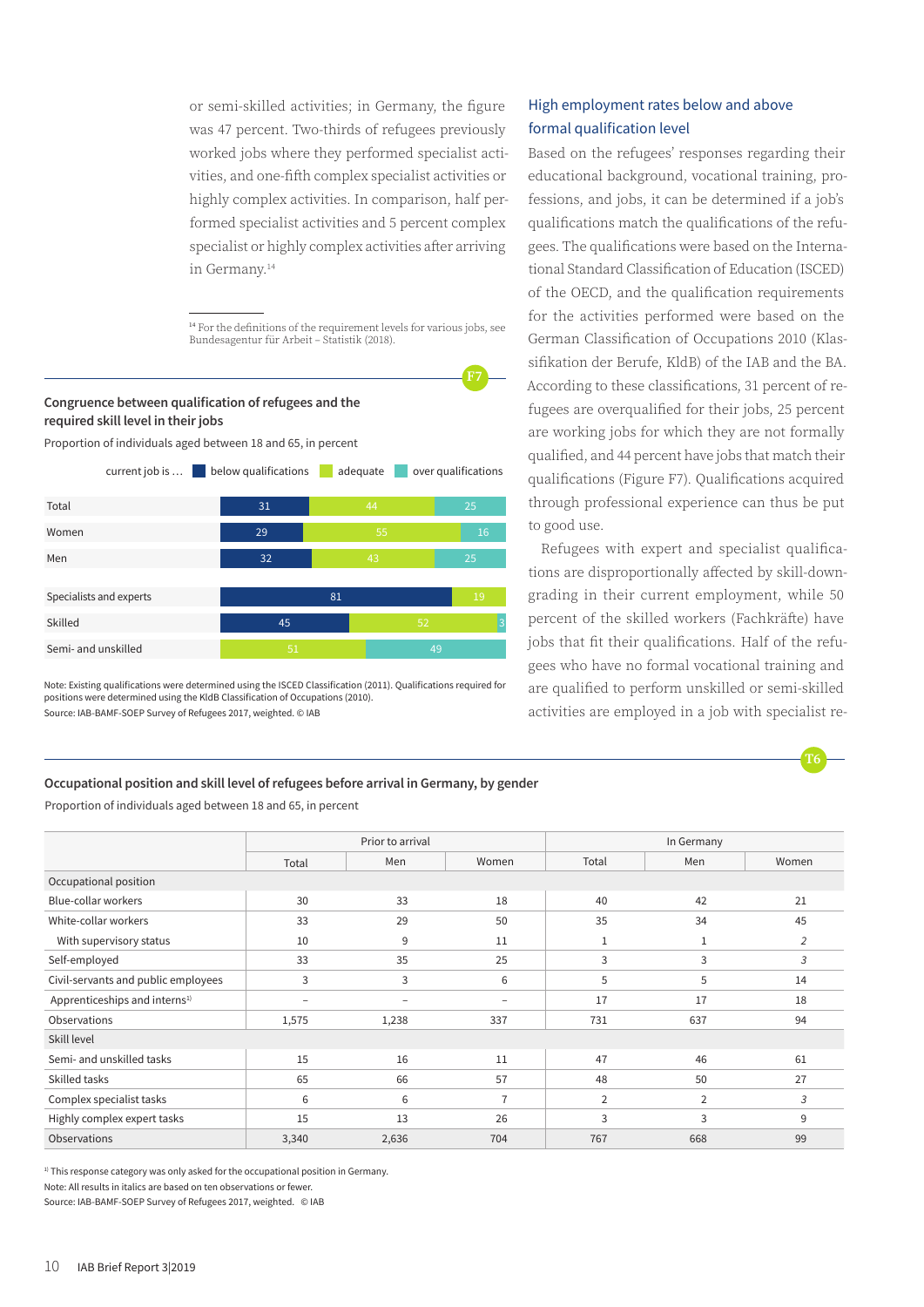quirements. It is slightly more common for men to work jobs beneath their formal qualifications (32 percent) than for women (29 percent).

Two opposing trends are present here: on the one hand, not all refugees succeed in transferring the human capital they have acquired in their countries of origin to the German labor market and find employment that matches their qualifications. Refugees with academic qualifications are more affected than skilled workers. On the other hand, significant numbers of refugees who do not have formal vocational qualifications are employed as skilled workers in the German labor market, probably due to competencies acquired through years of work experience.

Overall, however, refugees in Germany are often employed in jobs that place lower demands on formally or informally acquired skills than the jobs they had in their home countries. These differences in skill requirements are probably due to a number of factors: lack of language skills, problems in transferring human capital to a labor market with different skill requirements, incentives to take up work quickly, and the targeted recruitment of refugees to manual bottleneck jobs.

# Significant employment differences between men and women

At the time the survey was conducted in the second half of 2017, 27 percent of male and 6 percent of female refugees were employed. This employment gap is related to the differing family structures between male and female refugees: for example, the employment rate of female refugees with infants is especially low at 3 percent (Figure F8). The employment rate of fathers with infants is also lower than the average for men at 18 percent, but still significantly higher than the average for women; additionally, more women live with their families. 9 percent of female refugees and 12 percent of male refugees with older children are gainfully employed. However, the differences between the employment rates of men and women is not solely due to family structures, as 6 percent of women and 30 percent of men without children in the household are working.

# Participation in integration programs is closely related to gainful employment

The correlation between finding employment and completing language, integration, and labor market policy programs in 2017 are high: 31 percent of people who have completed an integration course are employed, compared to 16 percent of those who have not yet participated or are currently attending (Figure F9). The employment rate for graduates of the ESF-BAMF program – which builds upon the integration courses and requires at least level A2





<sup>1)</sup> Only individuals with at least one child in the household whose age is known.

2) Toddlers are defined as children under four years of age.

Note: All individuals between 18 and 65 in full time, part time, marginal, or irregular employment or are doing an apprenticeship are defined as being employed (including self-employed).

Source: IAB-BAMF-SOEP Survey of Refugees 2017, weighted. © IAB

#### **Employment rates of refugees, by programme participation and completion**

Proportion of individuals aged between 18 and 65, in percent



<sup>1)</sup> This includes participation in an introductory German-language course offered by the BA (according to § 421 SGB III) as well as other BA language programs,the "Perspektiven für Flüchtlinge" measure (BA), "Perspektiven für jugendliche Flüchtlinge" (BA), "Perspektiven für weibliche Flüchtlinge," (BA) or "KompAS" (BA and BAMF). Note: All individuals between 18 and 65 in full time, part time, marginal, or irregular employment or are doing an apprenticeship are defined as being employed (including self-employed).

Source: IAB-BAMF-SOEP Survey of Refugees 2017, weighted. © IAB

**F8**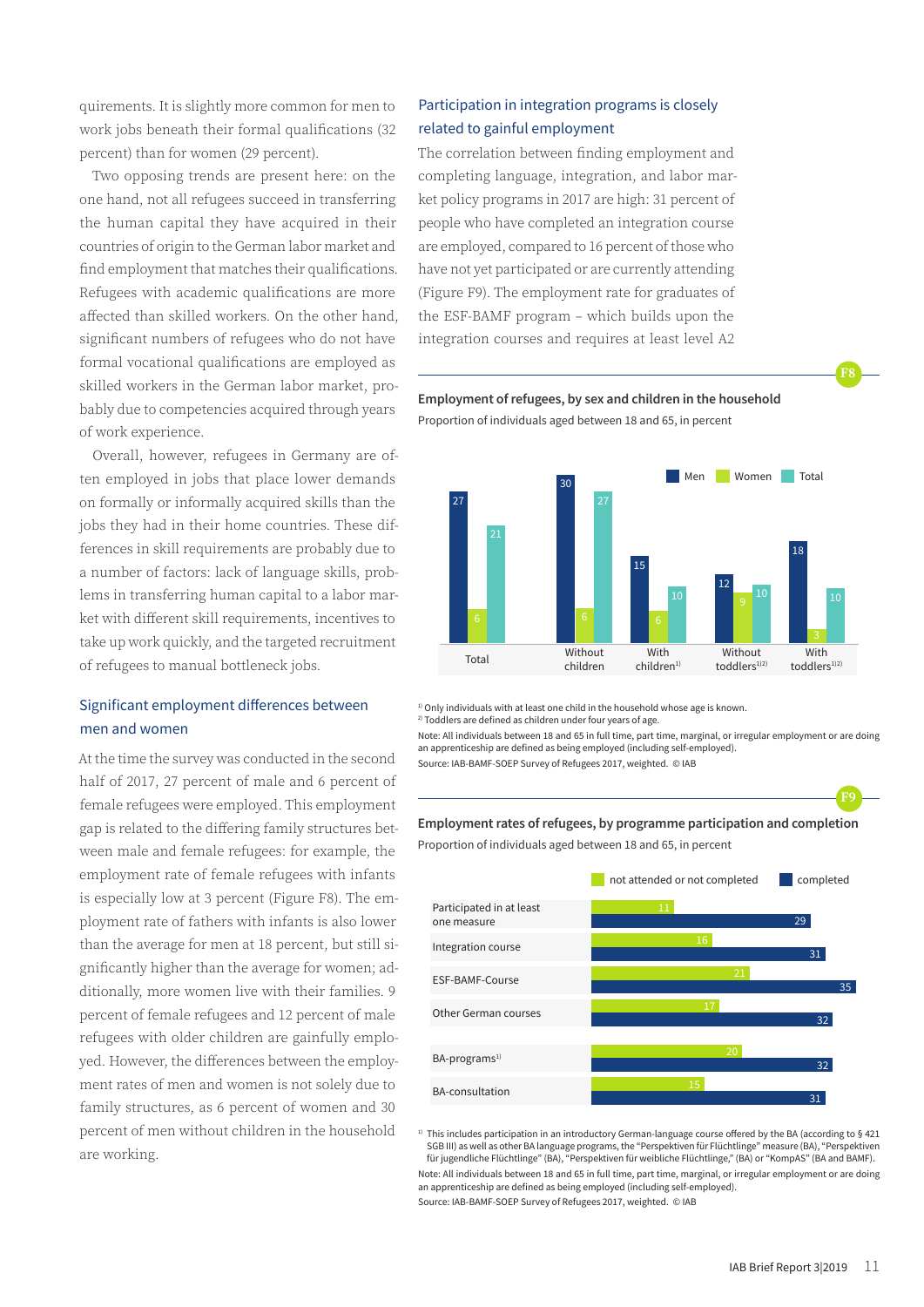German – is even higher. At roughly 30 percent in each case, the employment rates among those who took advantage of labor market advice from the BA or took part in labor market policy measures are also significantly higher than among non-participants or those who were still in programs at the time of the survey. However, these can also be spurious correlations, for example where both completing integration courses and taking up employment depend on completing the asylum process or length of residency. Only multivariate analyses can provide more detailed information here.

# Integration measures increase chances of employment, higher salaries

Multivariate analyses of employment determinants and gross monthly earnings of refugees were carried out (Table T7, page 13). A distinction is made in the dependent variables between all employed individuals, including those working mini-jobs,<sup>15</sup> trainees, and part-time and full-time employees. Wage regressions were only calculated for the latter group. Of particular interest here is how gender and marital status, the asylum procedure and its outcome, and participation in integration policies impact the likelihood of employment and gross wages. The regressions control for many other variables, including educational attainment, length of stay, and work experience. The models account for numerous interaction effects, such as between marital status and having children or being childless, or residence status and participation in integration and language measures. Table T7 shows the predicted values for the probability of being employed and the gross monthly earnings, respectively: the predicted values for each person were estimated and then averaged over the respective group according to their characteristics. All regressions were estimated as cross-sectional models and as models with person-specific fixed effects.

The cross-sectional estimates confirm that there is a large employment gap between male and female refugees: on average, men are 12 percentage points more likely than women to be employed; for part-time and full-time work, this probability is 8 percentage points higher. The average wage level of men is around 90 euros per month higher than that of women. The presence of children in the

household in the cross-sectional regressions reduce the average probability of employment and also decrease the average wage level of those working. However, there are significant differences between men and women: while the probability of being employed for women with children is not significantly different from zero, the probability for men with toddlers is 16 percent. In regressions with person-specific fixed effects, the gender differences and interactions between gender and having children cannot be identified because gender remains constant over time.16

A closer look at the effects of the outcome of asylum procedures and participation in language courses and/or BA programs on labor market indicators reveals some surprising results. It is differentiated between individuals who completed the asylum process and received protection status, individuals whose asylum applications were rejected, and individuals whose asylum cases are still ongoing.17 In terms of program participation, it is differentiated between individuals who completed the programs, those who have not yet participated in a program, and those who were currently in a program at the time of the survey.

For program participation, the expected effects are the first to emerge: the probability of being gainfully employed and earning higher wages are highest for those who have completed programs and lowest for those who are currently participating in them. Rather surprising is the impact of asylum status: in the cross-sectional regressions, individuals who have completed the asylum procedure and obtained protection status are slightly more likely to be gainfully employed than those whose

<sup>15</sup> Mini-jobs are a form of marginal employment where one works part time for 450 euros or less a month.

<sup>&</sup>lt;sup>16</sup> The presence of children was controlled for, but the results are not reported because they are difficult to interpret due to the small number of cases in which the presence of children changed.

<sup>17</sup> Employment opportunities depend on residence status. Recognized asylum seekers whose applications were accepted may work without restrictions. Asylum seekers with temporary protection against deportation may work after approval by the Foreigners' Office. Individuals whose asylum applications have been rejected (tolerated persons) can pursue gainful employment if the ALB and BA agree in individual cases. Before a final decision is made on asylum applications, asylum seekers may in principle take up employment, provided that the ALB and the BA have agreed. Individuals obliged to live in a reception facility are excluded. This applies in particular to asylum seekers from safe countries of origin who submitted their asylum application after August 31, 2015. The regressions were controlled for the different residence status and by dummy variables for the countries of origin, so that these different conditions were taken into account.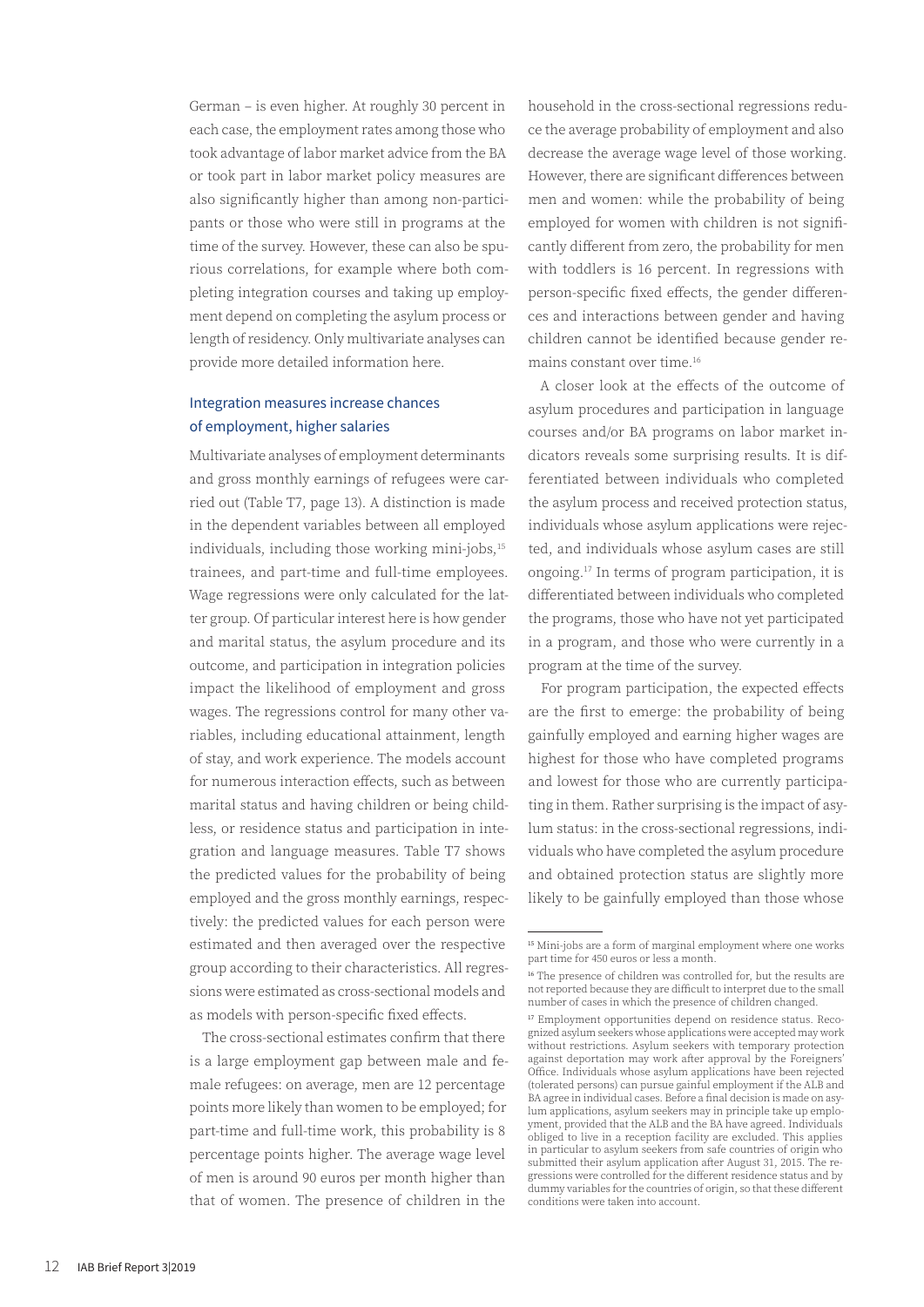

#### **Association of different attributes of refugees and their employment status and gross labor income**

Predicted probability of being employed (in percent) and predicted gross labor income (in euros)

|                                                               | Employed <sup>1)</sup> , in percent |                      | Full or part time <sup>2)</sup> , in percent |                      | Gross labor income <sup>3)</sup> , in euros |               |
|---------------------------------------------------------------|-------------------------------------|----------------------|----------------------------------------------|----------------------|---------------------------------------------|---------------|
|                                                               | Cross-sectional                     | <b>Fixed effects</b> | Cross-sectional                              | <b>Fixed effects</b> | Cross-sectional                             | Fixed effects |
|                                                               | model                               | model                | model                                        | model                | model                                       | model         |
| Gender                                                        |                                     |                      |                                              |                      |                                             |               |
| Men                                                           | 19                                  |                      | 12                                           |                      | 748                                         |               |
| Women                                                         | $\overline{7}$                      |                      | $\overline{4}$                               |                      | 662                                         |               |
| Children in household <sup>4)</sup>                           |                                     |                      |                                              |                      |                                             |               |
| No children in household                                      | 18                                  |                      | 12                                           |                      | 788                                         |               |
| With children (aged 4 to 17) in household                     | 12                                  |                      | 8                                            |                      | 694                                         |               |
| With children (aged 0 to 3) in household                      | 10                                  |                      | 6                                            |                      | 640                                         |               |
| Interaction of gender and children in household <sup>4)</sup> |                                     |                      |                                              |                      |                                             |               |
| Men with no children in household                             | 23                                  |                      | 16                                           |                      | 799                                         |               |
| Men with children (aged 4 to 17) in household                 | 14                                  |                      | 10                                           |                      | 705                                         |               |
| Men with children (aged 0 to 3) in household                  | 16                                  |                      | 10                                           |                      | 650                                         |               |
| Women with no children in household                           | 10                                  |                      | $\,6$                                        |                      | 708                                         |               |
| Women with children (aged 4 to 17) in household               | 9                                   |                      | $\overline{4}$                               |                      | 624                                         |               |
| Women with children (aged 0 to 3) in household                | $1\,$                               |                      | $\boldsymbol{0}$                             |                      | 576                                         |               |
| Status of application for asylum                              |                                     |                      |                                              |                      |                                             |               |
| Recognized                                                    | 15                                  | 13                   | 10                                           | 10                   | 768                                         | 889           |
| Rejected                                                      | 14                                  | 16                   | 9                                            | $\overline{7}$       | 668                                         | 541           |
| In progess                                                    | 12                                  | 18                   | $\overline{7}$                               | 9                    | 638                                         | 320           |
| Participation in language or BA-Courses                       |                                     |                      |                                              |                      |                                             |               |
| Completed program                                             | 21                                  | 18                   | 15                                           | 14                   | 811                                         | 931           |
| No program participation                                      | 17                                  | 19                   | 11                                           | 12                   | 677                                         | 434           |
| Currently enrolled in program                                 | $\overline{7}$                      | 9                    | $\overline{4}$                               | 5                    | 620                                         | 700           |
| Interaction asylum status and program participation           |                                     |                      |                                              |                      |                                             |               |
| Recognized and completed program                              | 21                                  | 17                   | 16                                           | 15                   | 846                                         | 1,180         |
| Recognized and no program participation                       | 18                                  | 19                   | 11                                           | 13                   | 706                                         | 550           |
| Recognized and currently enrolled in program                  | $\overline{7}$                      | 6                    | $\overline{4}$                               | 5                    | 646                                         | 887           |
| Rejected and completed program                                | 21                                  | 28                   | 13                                           | 17                   | 736                                         | 718           |
| Rejected and no program participation                         | 15                                  | 18                   | 9                                            | 6                    | 614                                         | 335           |
| Rejected and currently enrolled in program                    | $\boldsymbol{9}$                    | 3                    | 5                                            | $\mathbf 0$          | 562                                         | 540           |
| In progress and completed program                             | 19                                  | 18                   | 12                                           | 10                   | 702                                         | 425           |
| In progress and no program participation                      | 12                                  | 20                   | 6                                            | 10                   | 586                                         | 198           |
| In progress and currently enrolled in program                 | 6                                   | 17                   | 4                                            | 8                    | 537                                         | 320           |
| Labor market consultations                                    |                                     |                      |                                              |                      |                                             |               |
| Labor market consultations (BA) used                          | 19                                  | 18                   | 18                                           | 12                   | 746                                         | 719           |
| Labor market consultations (BA) not used                      | 11                                  | 12                   | 8                                            | 8                    | 719                                         | 674           |
| Type of employment                                            |                                     |                      |                                              |                      |                                             |               |
| Part time, marginal, apprenticeship                           |                                     |                      |                                              |                      | 408                                         | 631           |
| Full time                                                     |                                     |                      |                                              |                      | 1,564                                       | 805           |
| Observations                                                  | 5,392                               | 5,064                | 5,392                                        | 5,064                | 583                                         | 566           |

1) All individuals in full time, part time, marginal, or irregular employment or those completing an apprenticeship are defined as being employed (including self-employed).

<sup>2)</sup> Full- and part time employed (including self-employed).

<sup>3)</sup> Respondents with a gross labor income of zero as well as responses in the highest percentile were not included.

4) Only individuals with at least one child in the household whose age is known. In models with fixed-effects number of children is controlled for, but the coefficients are not reported due to the low number of changes in the number of children.

Note: Results refer to individuals aged between 18 and 65. Controls: Citizenship, federal state, date of interview, age, age squared, months since arrival, education before arrival, language proficiency before arrival, occupational experience before arrival, partnership status, participation in one or more language courses. Models with fixed-effects additionally control for survey year. Missing values are also controlled for all variables in all models.

Example: For people who have used labor market consultation (BA), the average probability of gainful employment is 19 percent in the cross-sectional model and 18 percent in the models with person-specific fixed-effects.

Source: IAB-BAMF-SOEP Survey of Refugees 2016 and 2017. © IAB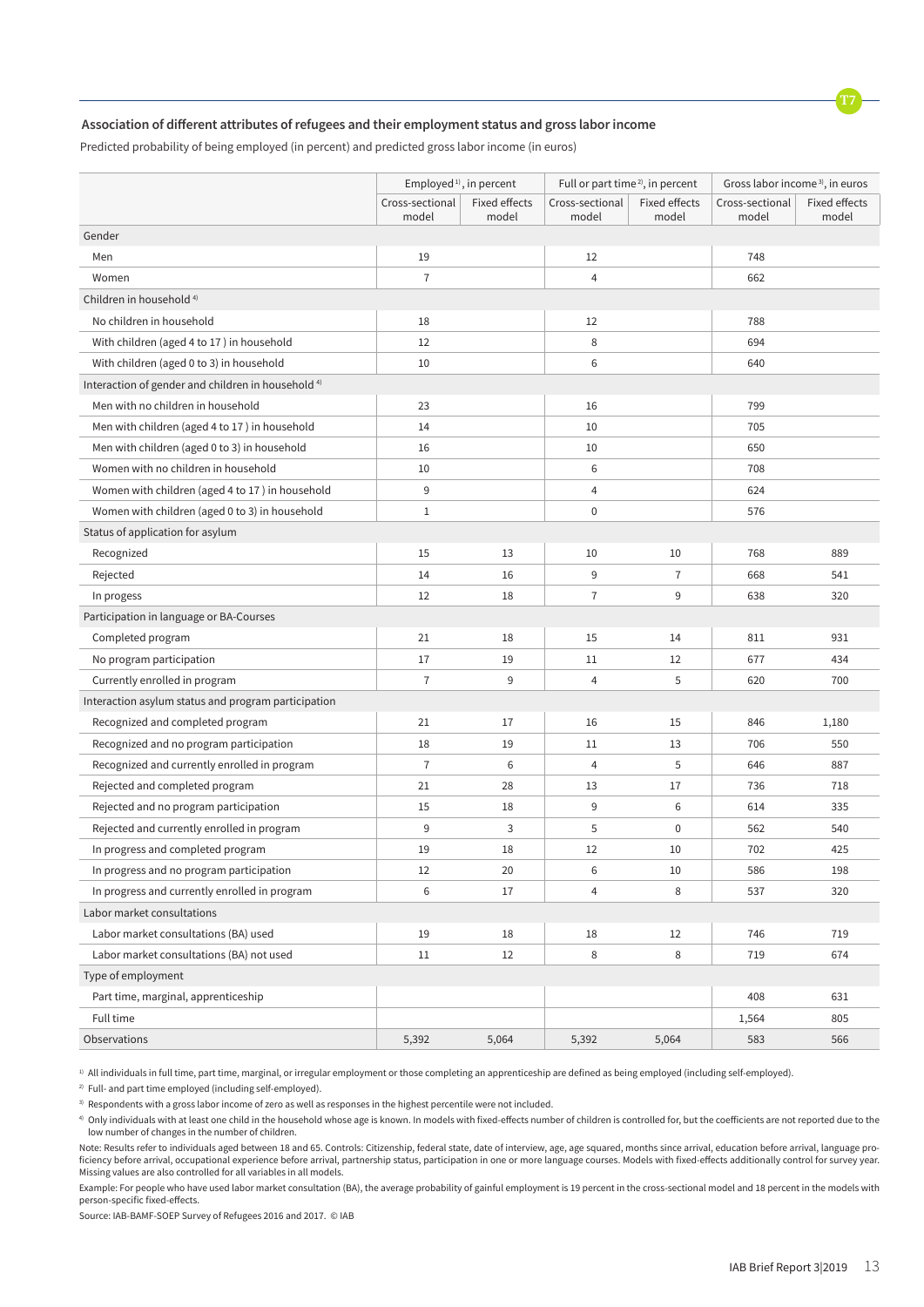

**Prof. Dr. Herbert Brücker** is Head of Research of the Department "International Comparisons and European Integration" at IAB. herbert.bruecker@iab.de



**Johannes Croisier** is a Researcher at the Research Center Migration, Integration and Asylum at the Federal Office for Migration and Refugees (BAMF). johannes.croisier@bamf. bund.de



**Dr. Yuliya Kosyakova** is a Senior Researcher at the Department "International Comparisons and European Integration" at IAB. yuliya.kosyakova@iab.de



**Dr. Hannes Kröger** is a Research Associate at the Socio-Economic Panel (SOEP) at DIW Berlin. hkroeger@diw.de

cases are still ongoing or whose applications have been rejected. In the regressions with fixed effects that control for individual heterogeneity, however, the opposite is the case.

The estimated results, which take into account the interaction between protection status and program participation, provide more detailed information: refugees with protection status who have completed a program are about similarly likely to be employed as those with rejected asylum applications who completed a program. However, the wages of those whose asylum applications were rejected are significantly less than those of refugees with protection status.

These results indicate that refugees whose asylum applications were rejected and who try to integrate themselves as quickly as possible into the labor market are more likely to take up mini-jobs and low paid jobs in particular. On the other hand, refugees with protection status seem to spend more time looking for work themselves or with the help of employment agencies, but it is then better paid and probably more in line with their qualifications.

Finally, cross-sectional regressions and regressions with fixed effects show that the use of the BA's advisory and agency services is associated with an increasing probability of being gainfully employed and higher gross earnings.

# Conclusion

Since the sharp rise in forced migration to Germany in 2015, the efforts of the federal government, states, and local authorities; of educational institutions and employment services; of numerous actors in business and civil society; and not least of the refugees themselves, have concentrated on integration and participation in all areas of the labor market, education system, and society. The IAB-BAMF-SOEP Survey of Refugees enables an analysis of the impacts of these efforts.

This report shows that at the time of migrating to Germany, the conditions of the refugees were unfavorable in many respects. Although the physical health and overall health satisfaction of the refugees is good, the risk of mental illnesses is significantly higher than for the population as a whole. Refugees also show clear signs of an increased risk

of post-traumatic stress disorder, especially female and older refugees. The increased risk, however, does not mean that the large majority is presently affected by such illnesses. On the contrary, the data suggest only a minority are. The health indicators used cannot replace clinical studies, but they suggest that comprehensive health care for these groups is a key challenge for the future. Systematic screening of refugees and low-threshold services will be important, for example through trained peer counselors, targeting refugees with minor problems. This can supplement the care of more difficult cases by licensed psychotherapists, since exclusive care by licensed personnel – not least because of the high demands on culture- and language-specific treatment – does not seem feasible.

Only a tiny fraction of refugees already had German language skills when they came to Germany. By now, however, half of refugees have participated in an integration course. Accordingly, the share of refugees who indicate they speak German very well or well doubled from 2016 to 2017; however, it is still only one-third of refugees who have good or very good German skills. The survey also shows that there is still a significant need for language learning measures, both overall and for specific groups, especially women with children. Another key factor for integration will be whether more advanced language programs which teach job-related vocabulary will be offered and used in the future beyond the basic integration courses.

It is true that the education level of refugees in Germany is higher than the population in the origin countries. Nevertheless, there is a considerable gap to the average population in Germany, particularly in the area of vocational, but partly also school education. With around 10 percent of adult refugees enrolled in an educational institution in 2017, this share has almost doubled compared to the previous year. Still, the potential, measured by the educational aspirations of the refugees, is far from exhausted.

At the same time, labor force participation significantly increased: 21 percent of refugees arrived in Germany since 2013 were gainfully employed in the second half of 2017. The estimates based on the BA's process data imply further increase in this share up to 35 percent by October 2018. This trend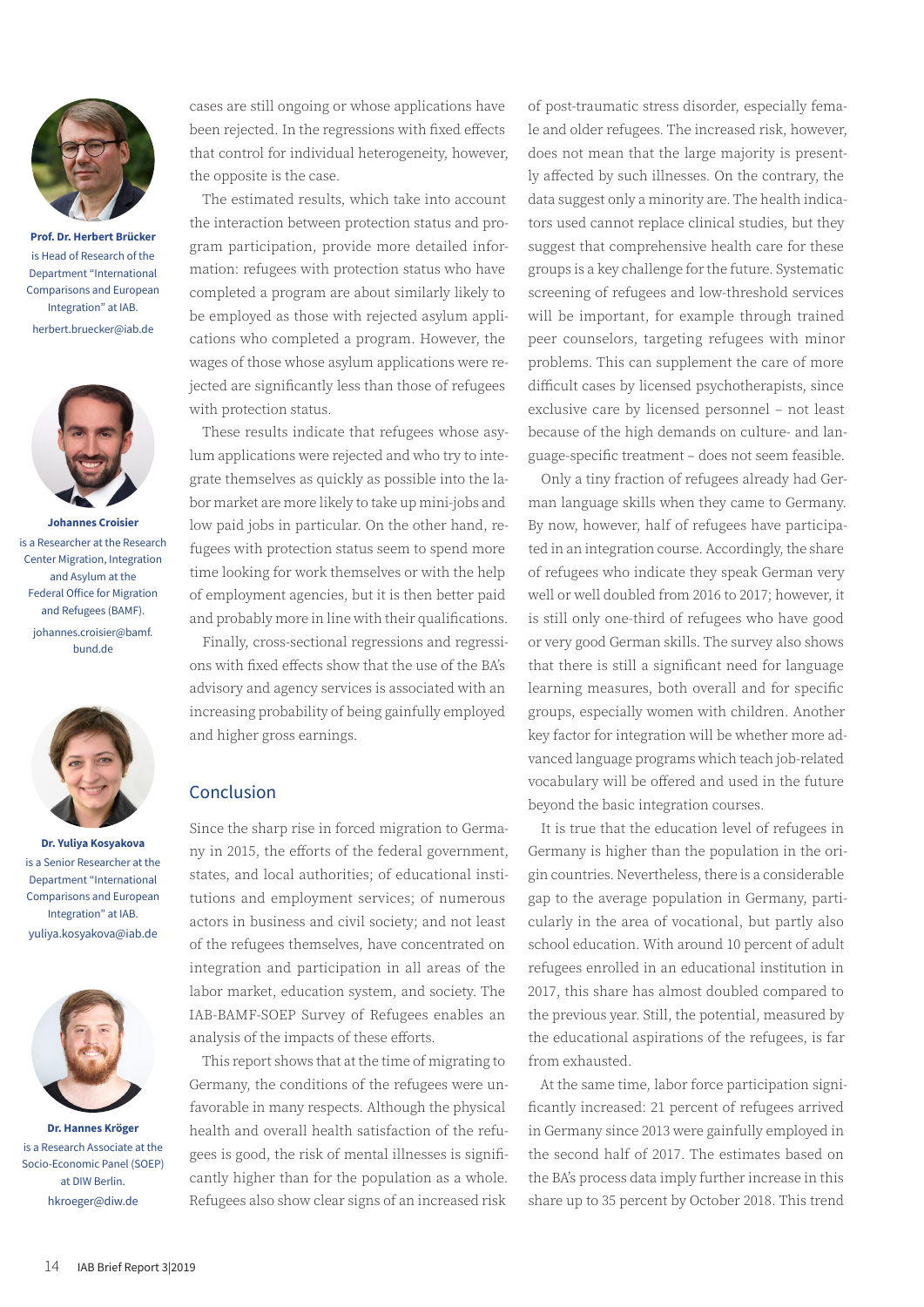is accelerating with the completion of integration measures, such as participation in integration courses. While around 30 percent of the refugees are working jobs for which they are formally overqualified, a quarter also work in occupations whose demands go beyond their formal qualification level. Obviously, these refugees manage to utilize their qualifications acquired on-the-job at least partially in the German labor market. The average earnings of refugee working full-time are around 55 percent of the average earnings of full-time employees in Germany.

On average, female refugee perform worse in the German labor market than male refugee. Unlike men, most women live in partnerships or with their children in the household, about half of whom are in infancy. These family constellations contribute to the disadvantage women face in education and employment. Further research is needed to identify other relevant factors.

The recognition of asylum applications is not directly linked to an increase in employment; persons whose asylum applications have been rejected or who are still waiting for a decision are as often employed as refugees with approved asylum applications. However, their significantly lower earnings suggest quick labor market entry, but in less well-paid jobs or jobs with lower skill requirements.

In all other areas examined, the survey carried out in the second half of 2017 revealed progress in integration and participation compared with the previous year: this applies to language competence development, participation in education and training, and increasing employment. Nevertheless, the findings also suggest that the opportunities for language training and integration into the education and training systems as well as the labor market – especially for women – have not yet been exhausted and that appropriate health care for refugees remains a major challenge.

#### **References**

- Andersen, Hanfried H.; Mühlbacher, Axel; Nübling, Matthias; Schupp, Jürgen; Wagner, Gert G. (2007): Computation of standard values for physical and mental health scale scores using the SOEP version of SF-12v2. Schmollers Jahrbuch, 127 Jg., Heft 1. S. 171–182.
- Brücker, Herbert; Croisier, Johannes; Kosyakova, Yuliya; Kröger, Hannes; Pietrantuono, Giuseppe; Rother, Nina; Schupp, Jürgen (2019): Geflüchtete machen Fortschritte bei Sprache und Beschäftigung, IAB-Kurzbericht Nr. 3 (in German; [available online\)](http://www.iab.de/194/section.aspx/Publikation/k190122v01).
- Herbert Brücker, Nina Rother und Jürgen Schupp (Hrsg.) (2017): IAB-BAMF-SOEP-Befragung von Geflüchteten 2016. Studiendesign, Feldergebnisse sowie Analysen zu schulischer wie beruflicher Qualifikation, Sprachkenntnissen sowie kognitiven Potenzialen. DIW Politikberatung Kompakt 123 (in German; [available online\)](https://www.bamf.de/SharedDocs/Anlagen/DE/Publikationen/Forschungsberichte/fb30-iab-bamf-soep-befragung-gefluechtete-2016.pdf?__blob=publicationFile).
- Brücker, Herbert; Rother, Nina; Schupp, Jürgen; von Gostomski, Babka; Christian, Böhm, Axel, Fendel, Tanja, Friedrich, Martin, Giesselmann, Marco, Holst, Elke, Kosyakova, Yuliya, Kroh, Martin, Liebau, Elisabeth, Richter, David, Romiti, Agnese, Schacht, Diana, Schieble, Jana A., Schmelzer, Paul, Siegert, Manuel, Sirries, Steffen, Trübswetter, Parvati, Vallizadeh, Ehsan (2016a): IAB-BAMF-SOEP-Befragung von Geflüchteten: Flucht, Ankunft und erste Schritte der Integration, [IAB-Kurzbericht Nr. 24](http://www.iab.de/194/section.aspx/Publikation/k161111301) (in German; [available online\)](https://www.bamf.de/SharedDocs/Anlagen/DE/Publikationen/Forschungsberichte/fb30-iab-bamf-soep-befragung-gefluechtete-2016.pdf?__blob=publicationFile).
- Bundesagentur für Arbeit Statistik (2018): Methodische Hinweise zum Anforderungsniveaus des Zielberufs der auszuübenden Tätigkeit (in German; [available online\)](https://statistik.arbeitsagentur.de/nn_4236/Statischer-Content/Grundlagen/Methodische-Hinweise/AST-MethHinweise/Anforderungsniveau-Berufe.html).
- Bundesamt für Migration und Flüchtlinge [BAMF] (2018): Aufhältige Ausländer aufgeschlüsselt nach Staatsangehörigkeit und Aufenthaltsstatus, Sonderauswertung des Ausländerzentralregisters, Nürnberg, Stichtag: 31.10.2018.
- Hollifield, Michael; Toolson, Eric C.; Verbillis-Kolp, Sasha; Farmer, Beth; Yamazaki, Junko; Woldehaimanot, Tsegaba; Holland, Annette (2016): Effective screening for emotional distress in refugees: The Refugee Health Screener. Journal of Nervous and Mental Disease, 204 Jg., Heft 4. S. 247–253.
- Hollifield, Michael; Verbillis-Kolp, Sasha; Farmer, Beth; Toolson, Eric C.; Woldehaimanot, Tsegaba; Yamazaki, Junko; Holland, Annette; St. Clair, Janet; SooHoo, Janet (2013): The Refugee Health Screener-15 (RHS-15): development and validation of an instrument for anxiety, depression, and PTSD in refugees. General Hospital Psychiatry, 35 Jg., Heft 2. S. 202–209.
- Löwe, Bernd; Wahl, Inka; Rose, Matthias; Spitzer, Carsten; Glaesmer, Heide; Wingenfeld, Katja; Schneider, Antonius; Brähler, Elmar (2010): A 4-item measure of depression and anxiety: Validation and standardization of the Patient Health Questionnaire-4 (PHQ-4) in the general population. Journal of Affective Disorders, 122 Jg., Heft 1-2. S. 86–95.
- Scheible, Jana A. (2018): Literacy training and German language acquisition among refugees: Knowledge of German and the need for support among integration course attendees learning an additional alphabet and those with no literacy skills, Edition 1|2018 of the Brief Analyses of the Migration, Integration and Asylum Research Centre of the Federal Office for Migration and Refugees (available online).
- Statistisches Bundesamt (2018): Bildungsstand der Bevölkerung. Ergebnisse des Mikrozensus 2017. Wiesbaden (in German; [available online\)](https://www.destatis.de/DE/Publikationen/Thematisch/BildungForschungKultur/Bildungsstand/BildungsstandBevoelkerung5210002177004.pdf?__blob=publicationFile).



**Dr. Giuseppe Pietrantuono** is a Researcher at the Research Center Migration, Integration and Asylum at the Federal Office for Migration and Refugees (BAMF). giuseppe.pietrantuono@ bamf. bund.de



**Dr. Nina Rother** is Head of Research at the Research Center Migration, Integration and Asylum at the Federal Office for Migration and Refugee (BAMF). nina.rother@bamf.bund.de



**Prof. Dr. Jürgen Schupp** is Member of the Board of the Socio-Economic Panel (SOEP) at DIW Berlin. jschupp@diw.de